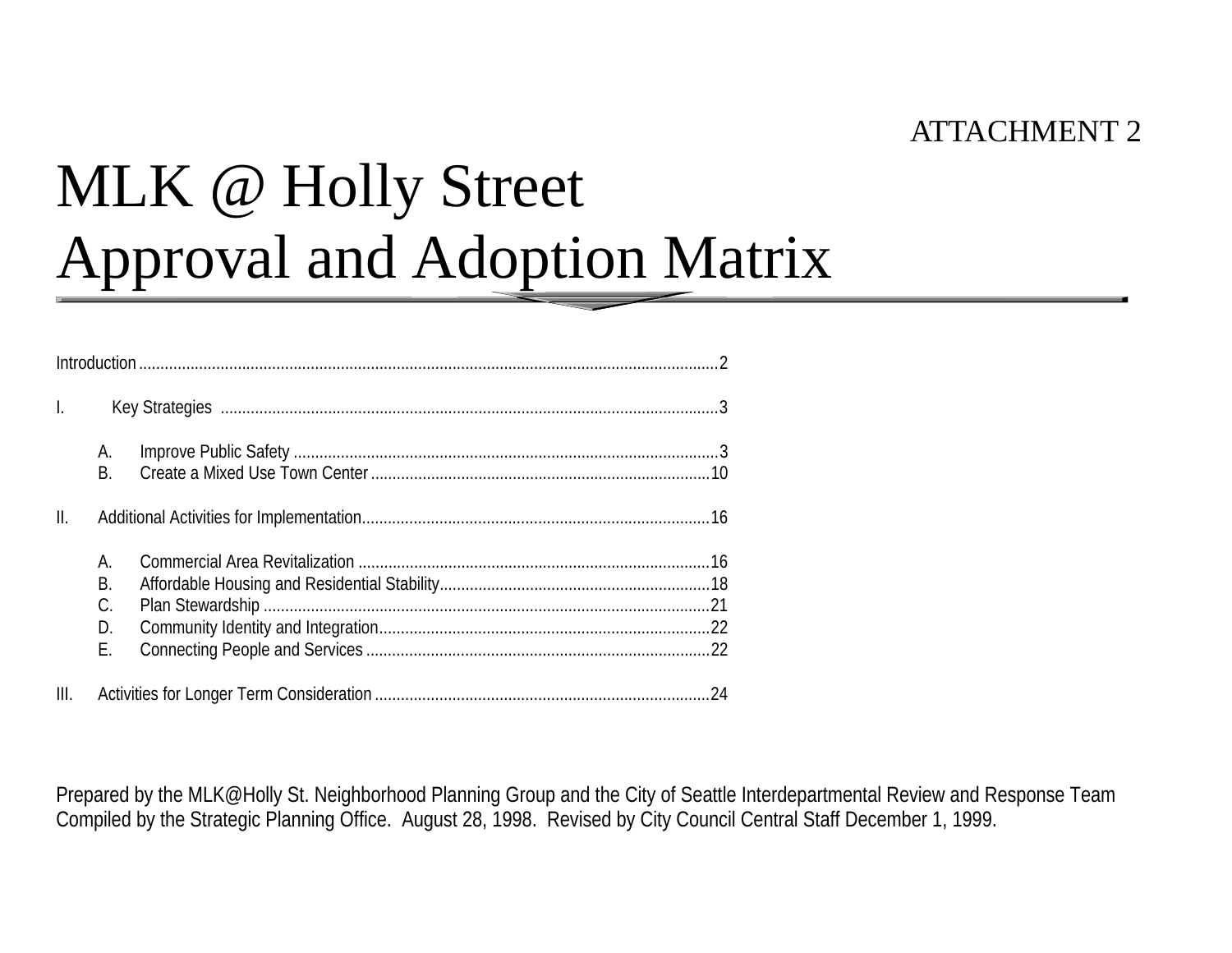#### **Introduction**

#### **PURPOSE AND STRUCTURE OF THE APPROVAL AND ADOPTION MATRIX**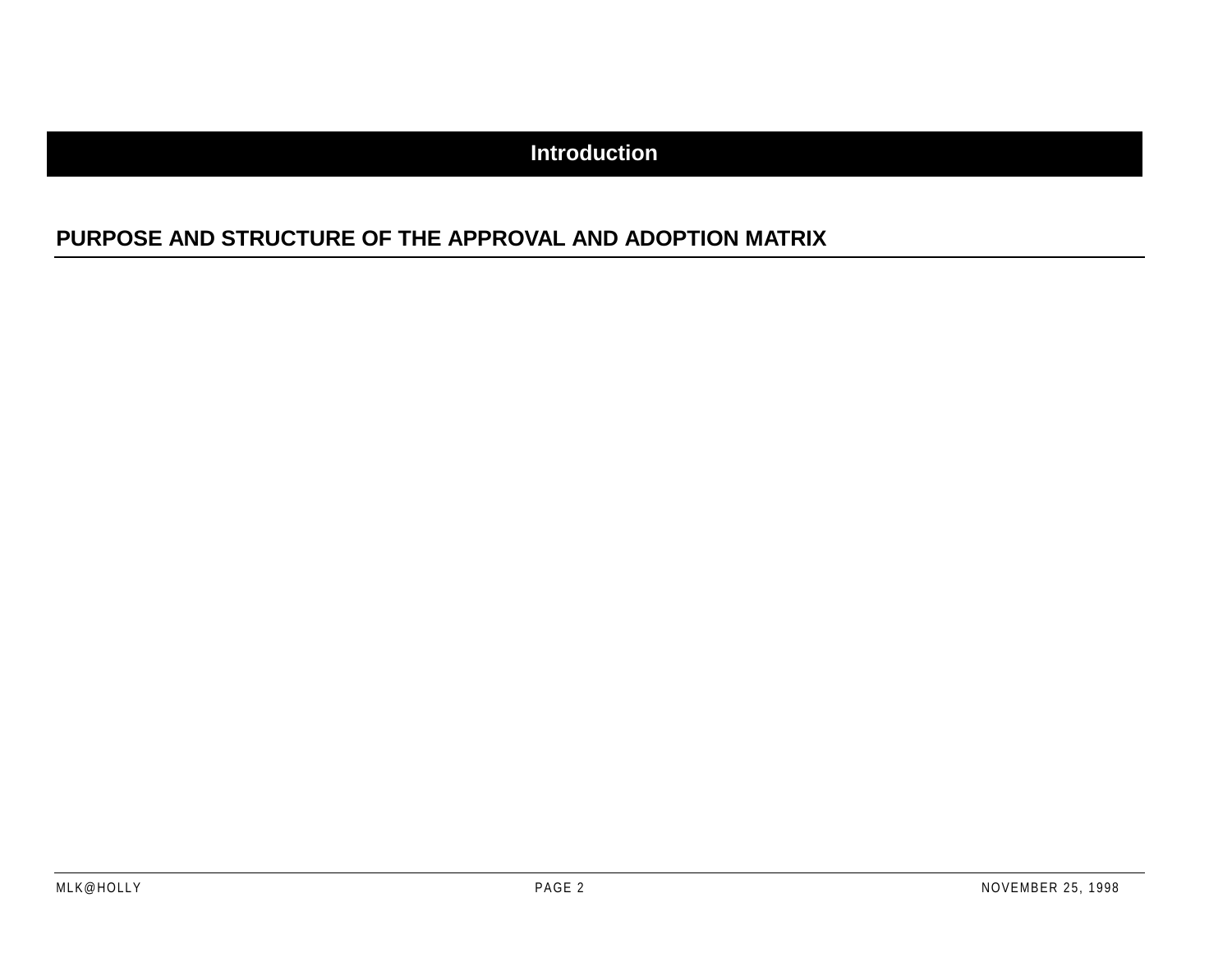Through the City of Seattle's Neighborhood Planning Program, 37 neighborhoods all over Seattle are preparing neighborhood plans. These plans enable people in neighborhoods to articulate a collective vision for growth and change over the next 20 years and identify activities to help them achieve that vision. The plans are also intended to flesh out the City's Comprehensive Plan. Because each plan is unique, this Approval and Adoption Matrix has been designed as a standard format for the City to establish its work program in response to the recommended activities proposed in the specific neighborhood plan.

The matrix is divided into three sections:

I. *Key Strategies*: usually complex projects or related activities that the neighborhood considers critical to the successful implementation of the neighborhood plan.

- II. *Additional Activities for Implementation:* clearly defined activities that are not directly associated with a Key Strategy, ranging from high to low in priority.
- III. *Activities for Longer Term Consideration:* activities that, for a variety of reasons, are not yet ready for a formal City response or are intended to be implemented several years in the future.

The neighborhood planning group or its consultant generally fill in the Activity, Priority, Time Frame, Cost Estimates and Implementor columns. The Executive Response and Executive Recommended Action columns are filled in by City departments. Staff from almost every City department have participated in these planning efforts and in the preparation of this Matrix. The Council Action Taken column is filled in by the City Council. Ultimately, the City Council will approve the Matrix by resolution along with the neighborhood plan.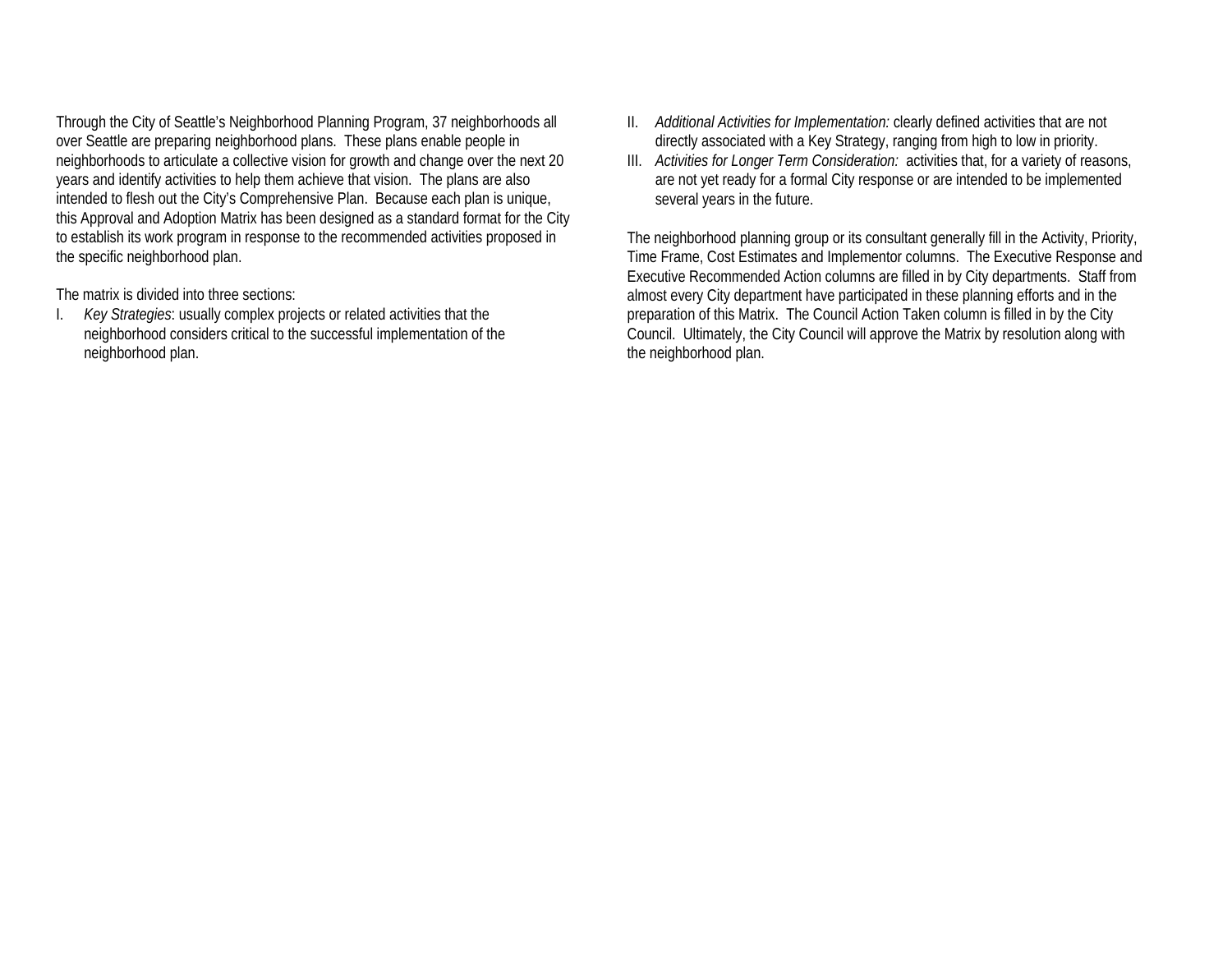### **I. Key Strategies**

Each Key Strategy consists of activities for a single complex project or theme that the neighborhood considers critical to achieving its vision for the future. While the Key Strategies are high priorities for the neighborhood, they are also part of a twenty-year plan, so the specific activities within each Key Strategy may be implemented over the span of many years.

The Executive recognizes the importance of the Key Strategies to the neighborhood that developed them. Given the number of Key Strategies that will be proposed from the 37 planning areas, priorities will have to be set and projects phased over time. The Executive will coordinate efforts to sort through the Key Strategies. During this sorting process, departments will complete the next level of feasibility analysis. This may include developing rough cost estimates for the activities within each Key Strategy; identifying potential funding sources and mechanisms; establishing priorities for the Key Strategies within each plan, as well as priorities among plans; and developing phased implementation and funding strategies. The City will involve neighborhoods in a public process so that neighborhoods can help to establish citywide priorities. The results of these efforts will determine which strategies and activities are to be given priority for City response in 1998-2000 versus later implementation.

The department most involved with the activities for a Key Strategy is designated as the lead. Otherwise, DON is designated as the lead. Other participating departments are also identified.

The Executive Response lists activities already underway, and other tasks that the Executive has committed to commence during the remainder of this year or the next biennium.

## **A. IMPROVE PUBLIC SAFETY**

#### **Description**

The community supports a broad and comprehensive approach to public safety that focuses on pro-active strategies to give residents a stake in the process of reducing crime. Public safety is a community responsibility, not simply a police response. It begins with the simple acts of getting to know your neighbor, interacting in community forums, and fostering a low tolerance for crime.

### **Integrated Executive Response**

Public safety is part of the foundation of strong and healthy communities. This strategy is a collection of activities that would focus attention on public safety in the MLK@Holly neighborhood from several perspectives, including more visible law enforcement, and addressing the "broken window" syndrome through community and government partnerships. These activities are intended to make the community look more attractive and bring neighbors together in positive ways to lead to a community that feels safe. A community that feels safe and looks cared for is more likely to be

regarded as a good place to invest. These actions implement many of the policies of the Human Development Element *Community Safety* section.

The key to success for this strategy will be to develop an intensive, coordinated approach to public safety. There are several options for this: 1) the Neighborhood Action Team Seattle, or NATS, coordinated by the South Precinct allows DCLU, DHHS, SPD to work with the community on neighborhood condition problems that can lead to crime if not addressed; 2) DON, as the lead department for implementing neighborhood plans, may be able to be the coordinating agency if the scope of this strategy exceeds the mandate of the NATS team; or 3) coordination through Weed and Seed beginning in 1999.

This strategy will also benefit from having strong community partners involving the many diverse groups in the neighborhood to overcome language and cultural barriers.

Department responses included below: SPD, SCL, DHHS, DCLU, Health Department, SPU, SPO Compiled by SPO.

#### **Lead Department:** SPD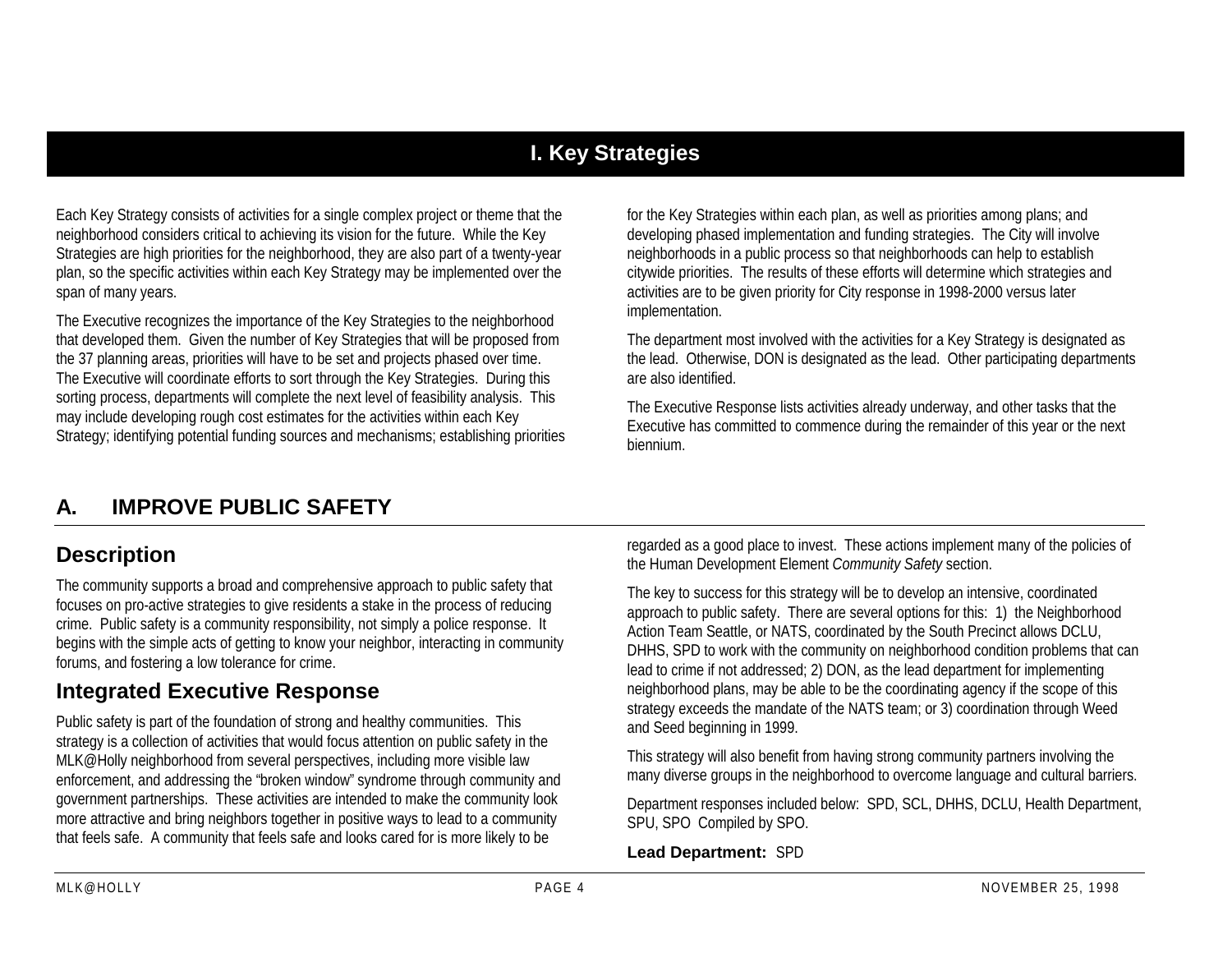**Participating Departments:** DON, DHHS, SCL, Health Department, SEATRAN, DCLU, SPU

#### *Activities Already Underway*

The City has many programs that can be applied in this neighborhood to improve public safety. For example:

- 1. SPD already has an Apartment-Condominium Watch program and has initiated an enhanced Block Watch program with the goal of having at least one crime prevention contact on every block in the city, including in business areas through Business Watch.
- 2. DHHS has an employer-assisted housing program, Home Town Home Loans, which has assisted police officers and firefighters to purchase homes in Seattle and is available in this neighborhood.
- 3. SPU has a grant program to support neighborhood clean-up projects.

#### *Tasks to be Undertaken in 1998-2000*

- 1. Bring the major implementors together to formulate a strategic approach to improving public safety in the MLK@Holly Street neighborhood. Existing programs that would be involved in these strategies include: the NATS, Neighborhood Power Project, Weed and Seed, Chronic Public Inebriates Program, Block Watch, station area planning, Neighborhood Revitalization Strategies and others. SPD will lead this effort and will work closely with DON and other departments.
- 2. Conduct initial feasibility evaluation:
	- a) Determine the appropriate existing programs to help the neighborhood meet its public safety goal(s) within existing resources.
- b) Determine the resources necessary for a coordinated approach to implementation of this strategy. If additional resources would be necessary, prioritize with strategies from other neighborhood plans.
- Use the Neighborhood Power Project to help implement this strategy. This community is within the boundaries of the next Neighborhood Power Project (NPP) which will start in January 1999. Through NPP City staff work together with a selected neighborhood for a year to promote communitybuilding and natural resource conservation. The NPP is geared towards environmental education but takes direction from community members. For example, the NPP coordinates with Block Watch and would be able to provide energy-efficient porch lights to Block Watch groups, or print and mail materials to encourage people to join Block Watch or take part in other safety-related activities.
- 4. In 1999, the Weed and Seed program will be expanded to the South Precinct.
- 5. DHHS and Continental Bank will work together to increase participation by marketing the Home Town Home Loan program to City employees, including police officers, for home purchases in the MLK@Holly neighborhood.
- 6. City Light will install saturation lighting per Executive response for Activity A-8.
- 7.Identify next steps for continued implementation.

#### **Council Action Taken:**

3.

Approve Executive's Recommended Actions.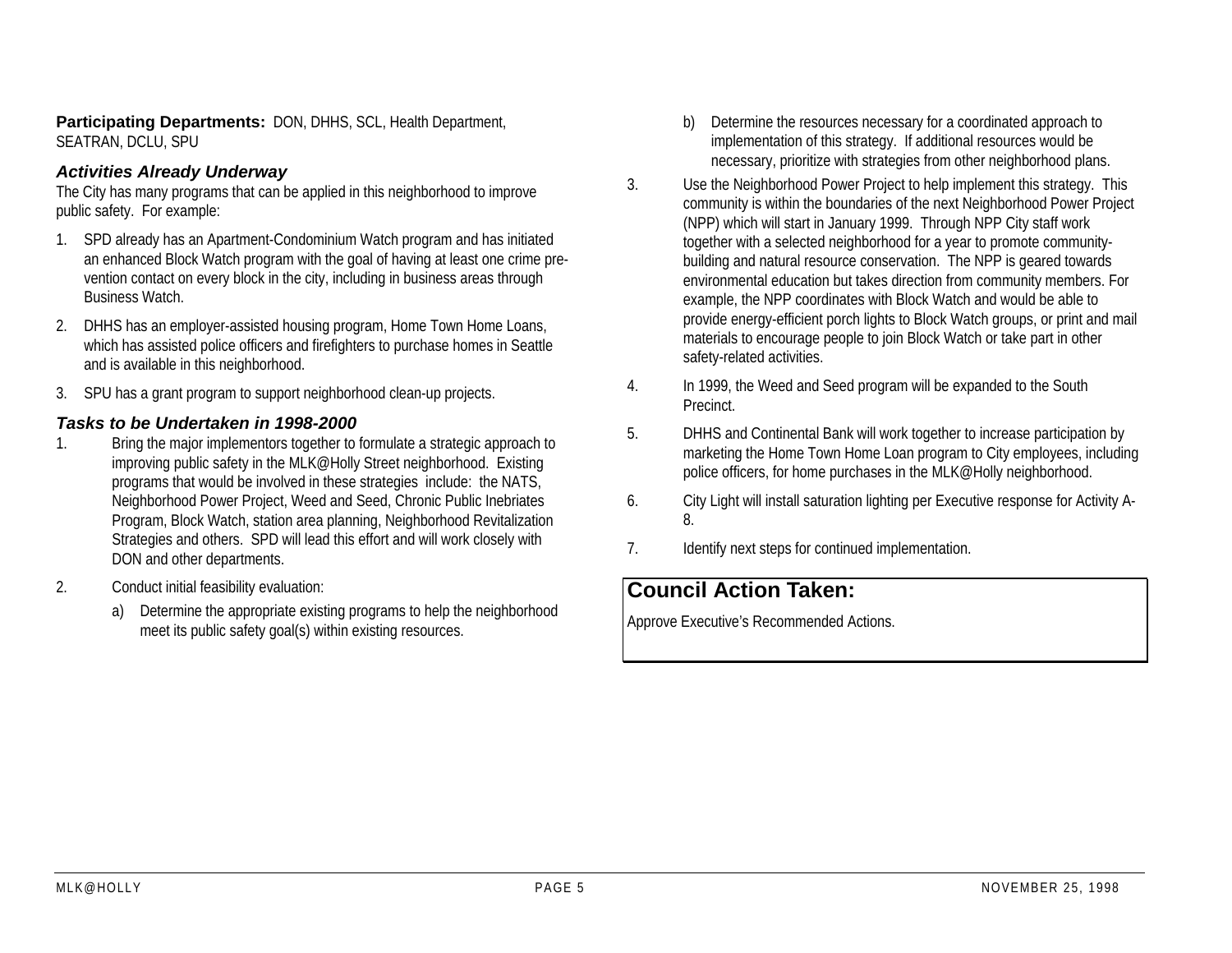|         | A. Improve Public Safety                                                                                        |                 |                                                      |                                                                                            |                                               |                                                                                                                                                                                                                                                                                                                                                                                                                                                                                                                                                                                                                                                                                                                                                                                               |  |  |  |  |  |
|---------|-----------------------------------------------------------------------------------------------------------------|-----------------|------------------------------------------------------|--------------------------------------------------------------------------------------------|-----------------------------------------------|-----------------------------------------------------------------------------------------------------------------------------------------------------------------------------------------------------------------------------------------------------------------------------------------------------------------------------------------------------------------------------------------------------------------------------------------------------------------------------------------------------------------------------------------------------------------------------------------------------------------------------------------------------------------------------------------------------------------------------------------------------------------------------------------------|--|--|--|--|--|
| $\#$    | <b>Activity</b>                                                                                                 | <b>Priority</b> | Time Frame (to<br>begin implementation,<br>per Plan) | Cost Estimate (or<br>possible fund source)                                                 | <b>Implementor</b>                            | <b>Executive Response</b>                                                                                                                                                                                                                                                                                                                                                                                                                                                                                                                                                                                                                                                                                                                                                                     |  |  |  |  |  |
|         | Seattle Police Department Service Delivery                                                                      |                 |                                                      |                                                                                            |                                               |                                                                                                                                                                                                                                                                                                                                                                                                                                                                                                                                                                                                                                                                                                                                                                                               |  |  |  |  |  |
| $A-1$ . | <b>Reinstate Community Police</b><br>Team.                                                                      | H               | 6 months                                             | Budgetary<br>implications of<br>resource allocation<br>currently being<br>analyzed by SPD. | SPD, City Council,<br>Planning<br>Association | In the summer of 1998, Community Police Team (CPT) officers were<br>temporarily assigned to patrol officer duties. By around Labor Day,<br>1998, they were back on duty as Community Policing officers. The<br>Police Department no longer uses "Community Police Teams" as a<br>separate entity, but is firmly committed to community policing and<br>will still provide community policing officers, but in a different<br>configuration. The goal is to broaden patrol sergeants' and officers'<br>involvement in problem-solving and community policing.                                                                                                                                                                                                                                  |  |  |  |  |  |
| $A-2.$  | Develop police bike patrols<br>for the Mixed Use Town<br>Center and community plaza.                            | H               | 6 months                                             | \$10,000 for<br>equipment, training,<br>and program<br>development                         | <b>SPD</b>                                    | Virtually all communities throughout the South Precinct have<br>expressed their desire to have bicycle patrols in their<br>neighborhoods. Though the South Precinct would like to provide<br>every neighborhood with its own dedicated bicycle patrol, the current<br>staffing situation does not permit it. To accomplish this goal would<br>require creating new positions, at a cost much higher than the<br>proposed \$10,000.<br>Bicycle patrols work best in small areas with lots of activity, e.g.,<br>Downtown. SPD continually reevaluates its activities looking for<br>ways to improve service to the community. Increasing bicycle<br>patrols could be considered in the future, if resources are found and<br>neighborhood conditions are such that bicycle patrols make sense. |  |  |  |  |  |
| $A-3$   | Expand local use of nuisance<br>abatement program.                                                              | H               | 6 months                                             | \$10,000 for<br>community outreach<br>and education.                                       | SPD, Planning<br>Association                  | The NATS team will address problem areas and will work with the<br>community to prioritize requests. (see narrative above). (Note that<br>the NATS team is being asked to address similar problems in other<br>neighborhood plans and will need to develop some method of<br>prioritizing requests.) The City will also explore the policy, legal and<br>funding issues for nuisance abatement and code enforcement<br>citywide.                                                                                                                                                                                                                                                                                                                                                              |  |  |  |  |  |
| $A-4$ . | <b>Expand existing DHHS</b><br>program to encourage police<br>officers to purchase housing<br>in the community. | M               | 1 year                                               | \$5,000 for marketing<br>and outreach.                                                     | DHHS, SPD,<br>Planning<br>Association         | DHHS is working to expand the City's employer-assisted housing<br>program, Hometown Home Loans, administered through Continental<br>Bank. DHHS is willing to work with Continental to publicize this<br>program in the MLK@Holly neighborhood. To date, 329 home loans                                                                                                                                                                                                                                                                                                                                                                                                                                                                                                                        |  |  |  |  |  |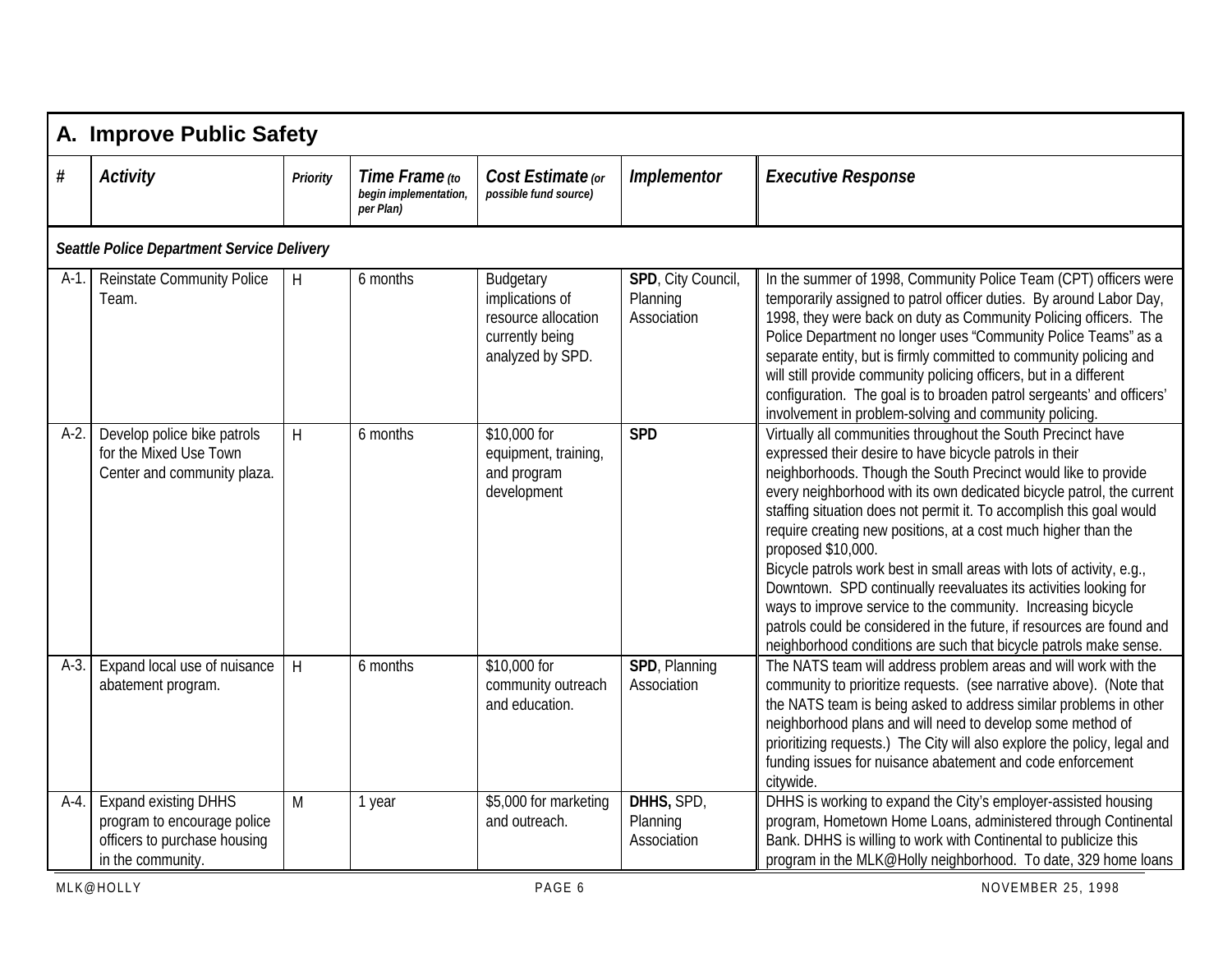|         | A. Improve Public Safety                                                                |                         |                                                     |                                                     |                                                                   |                                                                                                                                                                                                                                                                                                                                                                                                                                                                                                                                                                                                                                                                                                                                                                                                                                                                      |  |  |  |
|---------|-----------------------------------------------------------------------------------------|-------------------------|-----------------------------------------------------|-----------------------------------------------------|-------------------------------------------------------------------|----------------------------------------------------------------------------------------------------------------------------------------------------------------------------------------------------------------------------------------------------------------------------------------------------------------------------------------------------------------------------------------------------------------------------------------------------------------------------------------------------------------------------------------------------------------------------------------------------------------------------------------------------------------------------------------------------------------------------------------------------------------------------------------------------------------------------------------------------------------------|--|--|--|
| $\#$    | <b>Activity</b>                                                                         | <b>Priority</b>         | Time Frame to<br>begin implementation,<br>per Plan) | Cost Estimate (or<br>possible fund source)          | <b>Implementor</b>                                                | <b>Executive Response</b>                                                                                                                                                                                                                                                                                                                                                                                                                                                                                                                                                                                                                                                                                                                                                                                                                                            |  |  |  |
|         |                                                                                         |                         |                                                     |                                                     |                                                                   | have been closed in the city, of including 39 Seattle Police<br>Department and 18 Fire Department employees.                                                                                                                                                                                                                                                                                                                                                                                                                                                                                                                                                                                                                                                                                                                                                         |  |  |  |
|         | <b>Community Partnerships with Seattle Police Department</b>                            |                         |                                                     |                                                     |                                                                   |                                                                                                                                                                                                                                                                                                                                                                                                                                                                                                                                                                                                                                                                                                                                                                                                                                                                      |  |  |  |
| $A-5$ . | Expand local participation in<br>existing Neighborhood Block<br>Watch programs.         | $\sf H$                 |                                                     | \$5,000 for<br>community outreach<br>and education. | Community, SPD                                                    | The Department will develop a plan and take the lead with the<br>community in outreach and expansion of these programs.                                                                                                                                                                                                                                                                                                                                                                                                                                                                                                                                                                                                                                                                                                                                              |  |  |  |
| $A-6$ . | Expand local participation in<br>existing Business Watch<br>program.                    | $\overline{\mathsf{H}}$ | 3 months                                            | \$5,000 for<br>community outreach<br>and education. | <b>Merchants Asso-</b><br>ciation, SPD,<br><b>SEED</b>            | The Department will develop a plan and take the lead with the<br>community in outreach and expansion of these programs.                                                                                                                                                                                                                                                                                                                                                                                                                                                                                                                                                                                                                                                                                                                                              |  |  |  |
| $A-7.$  | Develop an Apartment Watch<br>program for multi-family<br>developments.                 | $\overline{\mathsf{H}}$ | 6 months                                            | \$5,000 for<br>community outreach<br>and education. | SPD, Property<br>Owners, SEED,<br>Seattle Neigh-<br>borhood Group | The Department will develop a plan and take the lead with the<br>community in outreach and expansion of these programs.                                                                                                                                                                                                                                                                                                                                                                                                                                                                                                                                                                                                                                                                                                                                              |  |  |  |
|         | <b>Neighborhood Lighting</b>                                                            |                         |                                                     |                                                     |                                                                   |                                                                                                                                                                                                                                                                                                                                                                                                                                                                                                                                                                                                                                                                                                                                                                                                                                                                      |  |  |  |
| A-8.    | Implement City Light<br>Neighborhood Power<br>residential security lighting<br>program. | $\mathsf{H}$            | 3 months                                            | \$25,000                                            | City Light,<br>Planning<br>Association,                           | SCL no longer has its Security Lighting Program, but does have a<br>variety of activities that respond to this strategy. SCL provides<br>energy-efficient porch lights to Block Watch groups that request<br>them. SCL has placed a streetlight on every utility pole on a street<br>for saturation lighting. The area defined by South Kenyon to South<br>Trenton Streets, 42nd Av. S to 45th is targeted for saturation lighting<br>in 1998. SCL will work with the community to identify and implement<br>this recommendation for other areas that need saturation lighting.<br>SCL also provides speakers to meet with community groups to<br>discuss security lighting. The Lighting Design Lab will assist<br>individuals or groups with research of products and designs, or<br>develop a class around a specific lighting issue for community<br>attendance. |  |  |  |
| $A-9.$  | Improve pedestrian scale<br>street lighting in commercial<br>areas along MLK Way South  | H                       | 1 year                                              | \$40,000                                            | SPO, SEATRAN,<br>City Light, Potential<br>LID                     | This issue can be addressed as part of station area planning and<br>should be coordinated with other street improvements. Local<br>funding would probably be needed. City Light is working on                                                                                                                                                                                                                                                                                                                                                                                                                                                                                                                                                                                                                                                                        |  |  |  |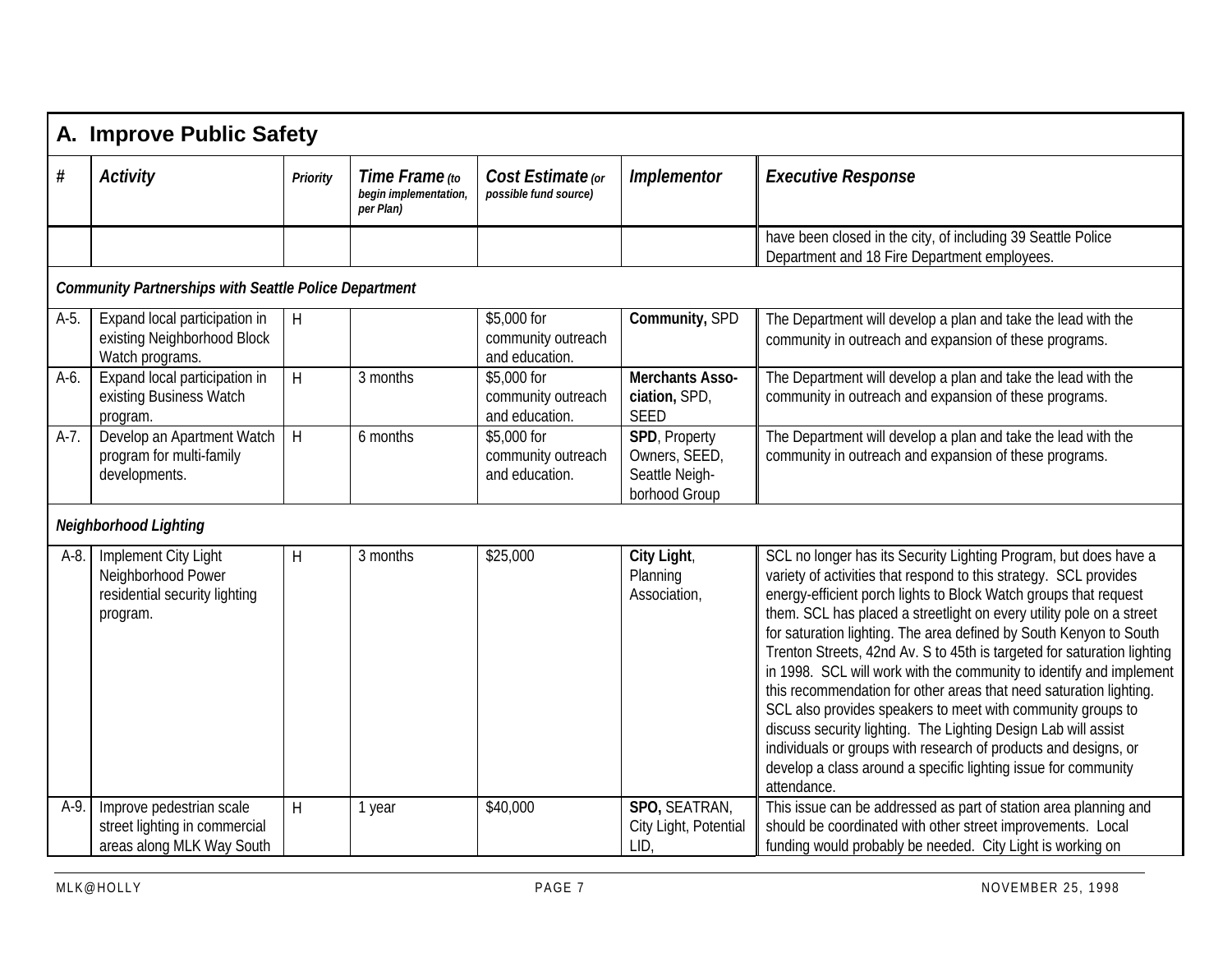|         | A. Improve Public Safety                                                                                                                          |                 |                                                      |                                                                |                                                             |                                                                                                                                                                                                                                                                                                                                                                                                                                                                                                                                                                                                                                                                                                                                                                                                                                                                                                                                                                                                                                             |  |  |  |
|---------|---------------------------------------------------------------------------------------------------------------------------------------------------|-----------------|------------------------------------------------------|----------------------------------------------------------------|-------------------------------------------------------------|---------------------------------------------------------------------------------------------------------------------------------------------------------------------------------------------------------------------------------------------------------------------------------------------------------------------------------------------------------------------------------------------------------------------------------------------------------------------------------------------------------------------------------------------------------------------------------------------------------------------------------------------------------------------------------------------------------------------------------------------------------------------------------------------------------------------------------------------------------------------------------------------------------------------------------------------------------------------------------------------------------------------------------------------|--|--|--|
| $\#$    | <b>Activity</b>                                                                                                                                   | <b>Priority</b> | Time Frame (to<br>begin implementation,<br>per Plan) | Cost Estimate (or<br>possible fund source)                     | Implementor                                                 | <b>Executive Response</b>                                                                                                                                                                                                                                                                                                                                                                                                                                                                                                                                                                                                                                                                                                                                                                                                                                                                                                                                                                                                                   |  |  |  |
|         | and Othello Street.                                                                                                                               |                 |                                                      |                                                                |                                                             | developing standards for pedestrian scale lighting.                                                                                                                                                                                                                                                                                                                                                                                                                                                                                                                                                                                                                                                                                                                                                                                                                                                                                                                                                                                         |  |  |  |
|         | <b>Neighborhood Order Programs</b>                                                                                                                |                 |                                                      |                                                                |                                                             |                                                                                                                                                                                                                                                                                                                                                                                                                                                                                                                                                                                                                                                                                                                                                                                                                                                                                                                                                                                                                                             |  |  |  |
| A-10.   | Expand Metro bus stop<br>maintenance and clean-up<br>programs.                                                                                    | H               | 3 months                                             | \$10,000                                                       | <b>KC/Metro</b>                                             | This is a KC/Metro responsibility. The Executive will forward this<br>and related recommendations to KC/Metro on behalf of the<br>community. Councilmembers serving on the Metro Transit Advisory<br>Council are requested to take the lead in ensuring that this happens.                                                                                                                                                                                                                                                                                                                                                                                                                                                                                                                                                                                                                                                                                                                                                                  |  |  |  |
| $A-11.$ | Develop partnerships with<br><b>Holly Park Merchants</b><br>Association for regular clean-<br>ups and graffiti paint-outs of<br>commercial areas. | H               | 3 months                                             | \$2,500 for<br>staff/liaison costs.                            | Planning<br>Association,<br><b>Merchants</b><br>Association | SPU has a Litter and Graffiti Matching Grant program which funds<br>these types of projects up to about \$5000. Grant application<br>deadlines are every two months.                                                                                                                                                                                                                                                                                                                                                                                                                                                                                                                                                                                                                                                                                                                                                                                                                                                                        |  |  |  |
| A-12.   | Implement King County<br>Health Department Chronic<br>Public Inebriation Program.                                                                 | M               | 6 months                                             | \$5,000 for<br>staff/liaison costs.                            | DHHS, King Co.<br><b>Health Dept.</b>                       | The Health Department is very interested in working with the<br>community on this. DHHS is working with the County to implement<br>the Chronic Public Inebriate Program. Housing and services will be<br>critical to implementation. Existing staff are fulfilling this role.<br>Councilmembers serving on the Board of Health are asked to take<br>the lead in ensuring that this happens.                                                                                                                                                                                                                                                                                                                                                                                                                                                                                                                                                                                                                                                 |  |  |  |
| $A-13.$ | Develop residential and<br>commercial recycling educa-<br>tion programs that reflect the<br>diversity of the community.                           | M               | 6 months                                             | \$25,000 for program<br>development and<br>community outreach. | <b>SPU. Private</b>                                         | For residential customers, the primary vehicle to inform customers<br>about how to recycle is the Curb Waste Times, printed twice a year.<br>Garbage, recycling, yard waste and waste reduction information is<br>available in Chinese, Spanish, Vietnamese, Cambodian and Laotian.<br>Current emphasis is on increasing recycling in apartment buildings.<br>Staff make presentations to residents of multi unit buildings to<br>educating the residents on what is and is not recyclable and on<br>waste reduction. Most presentations have been in buildings with<br>diverse populations. SPU will provide materials to support additional<br>outreach by the community.<br>As for commercial recycling, the City presently does not contract for<br>or regulate commercial recycling. Commercial recycling is presently<br>provided by numerous collection firms. The City's draft Solid Waste<br>Comprehensive Plan does call for strong public information geared<br>toward the commercial recycling. This emphasis will enable us to |  |  |  |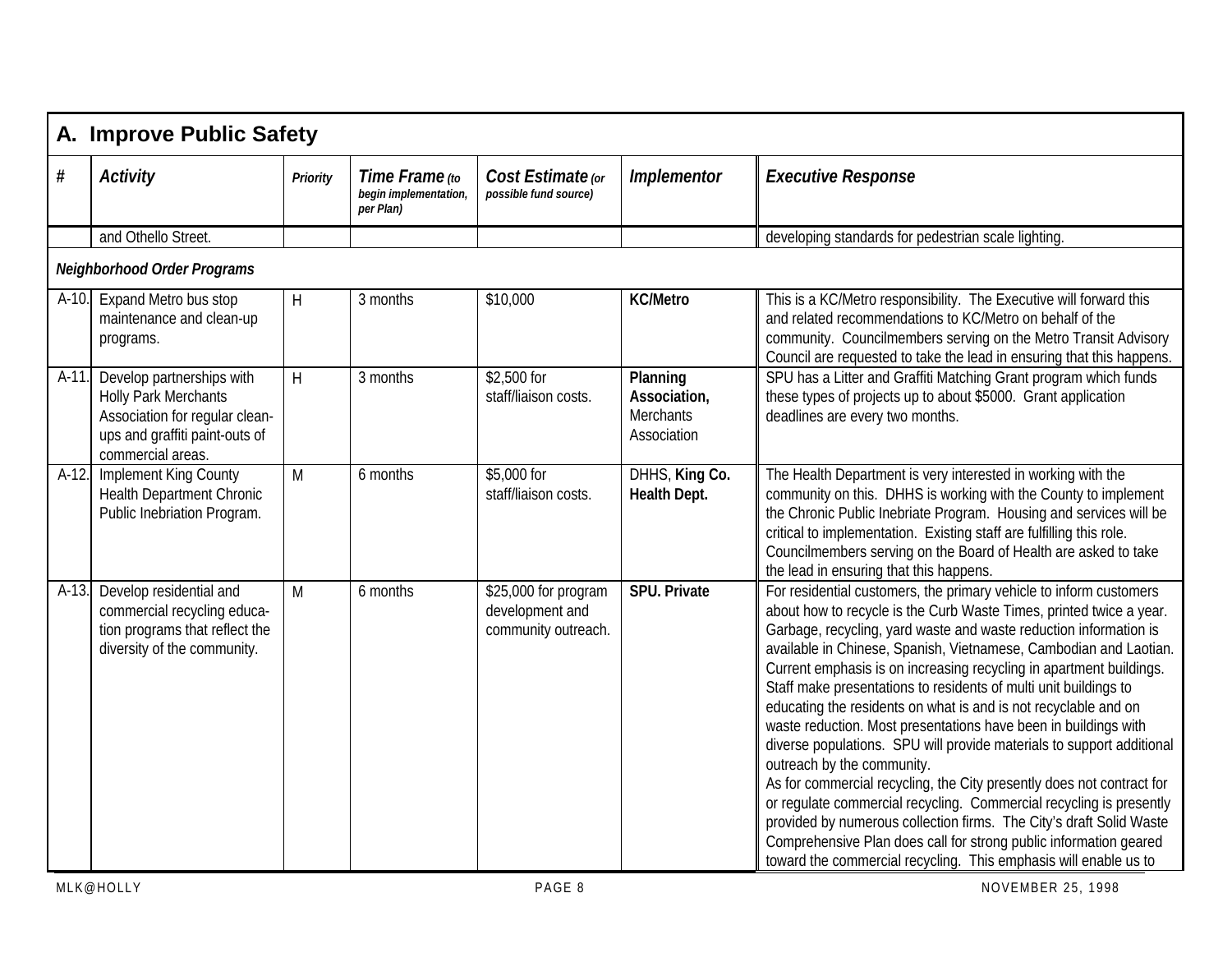|         | A. Improve Public Safety                                                                                                                                                             |                 |                                                      |                                            |                                                                     |                                                                                                                                                                                                                                                                                                                                                                                                                                                                          |  |  |  |  |
|---------|--------------------------------------------------------------------------------------------------------------------------------------------------------------------------------------|-----------------|------------------------------------------------------|--------------------------------------------|---------------------------------------------------------------------|--------------------------------------------------------------------------------------------------------------------------------------------------------------------------------------------------------------------------------------------------------------------------------------------------------------------------------------------------------------------------------------------------------------------------------------------------------------------------|--|--|--|--|
| #       | <b>Activity</b>                                                                                                                                                                      | <b>Priority</b> | Time Frame (to<br>begin implementation,<br>per Plan) | Cost Estimate (or<br>possible fund source) | <b>Implementor</b>                                                  | <b>Executive Response</b>                                                                                                                                                                                                                                                                                                                                                                                                                                                |  |  |  |  |
|         |                                                                                                                                                                                      |                 |                                                      |                                            |                                                                     | structure education programs toward diverse publics.                                                                                                                                                                                                                                                                                                                                                                                                                     |  |  |  |  |
| $A-14.$ | Develop education program<br>regarding property owner<br>requirements for sidewalk,<br>planter strip, and street tree<br>maintenance in residential<br>areas.                        | H               | 6 months                                             | \$7,500 for staff<br>costs.                | Planning<br>Association,<br>SEATRAN, DCLU                           | Encroachment onto the sidewalks is typically a SEATRAN issue. A<br>street use permit may be necessary. Litter, whether on private<br>property or within the right-of-way, should involve the Health<br>Department. DCLU is willing to be a participant in a comprehensive<br>program including zoning or housing code enforcement. SEATRAN<br>will provide materials to support neighborhood outreach programs.                                                          |  |  |  |  |
| $A-15.$ | Develop education programs<br>for businesses regarding<br>property maintenance re-<br>quirements, including side-<br>walk, planter strip, and street<br>tree maintenance and repair. | M               | 6 months                                             | \$5,000 for<br>staff/liaison costs.        | SEATRAN, DCLU,<br>SEED, Chamber,<br><b>Merchants</b><br>Association | See response to A-14. SEATRAN will provide materials to support<br>neighborhood outreach programs.                                                                                                                                                                                                                                                                                                                                                                       |  |  |  |  |
|         | A-16. Expand zoning code<br>enforcement activities.                                                                                                                                  | H               | 6 months                                             | \$10,000 for portion<br>of staff costs.    | DCLU, Planning<br>Association, SPD                                  | The City will explore the policy, legal and funding issues for<br>nuisance abatement and code enforcement citywide. The City will<br>also review enforcement issues related to SPD.                                                                                                                                                                                                                                                                                      |  |  |  |  |
|         |                                                                                                                                                                                      |                 |                                                      |                                            |                                                                     | Currently, DCLU has an inspector assigned to a larger area which<br>contains the MLK @ Holly neighborhood. This inspector is available<br>to meet with community members to take complaints about alleged<br>code violations and discuss the code enforcement process. DCLU<br>will respond to all registered complaints about code and permit<br>condition compliance issues. The following approaches are<br>recommended as potential ways to implement this proposal: |  |  |  |  |
|         |                                                                                                                                                                                      |                 |                                                      |                                            |                                                                     | 1) A partnership between DCLU and community volunteers for a<br>proactive, team approach to code compliance efforts. Such a<br>program will get underway in the Central Area this summer and<br>could be useful in MLK @ Holly too.                                                                                                                                                                                                                                      |  |  |  |  |
|         |                                                                                                                                                                                      |                 |                                                      |                                            |                                                                     | 2) Neighborhood Action Teams (NATS) (see narrative above).                                                                                                                                                                                                                                                                                                                                                                                                               |  |  |  |  |
| A-17.   | Develop a mural program for<br>youth to reduce graffiti.                                                                                                                             | M               | 1 year                                               | \$20,000 for staff<br>costs.               | <b>Planning Associa-</b><br>tion, SPU,<br>Merchants                 | A mural program could be a good candidate for a Neighborhood<br>Matching Fund grant or the Litter and Graffiti Matching Grant (see A-<br>11). The Street Smart Art program has evolved into a new program                                                                                                                                                                                                                                                                |  |  |  |  |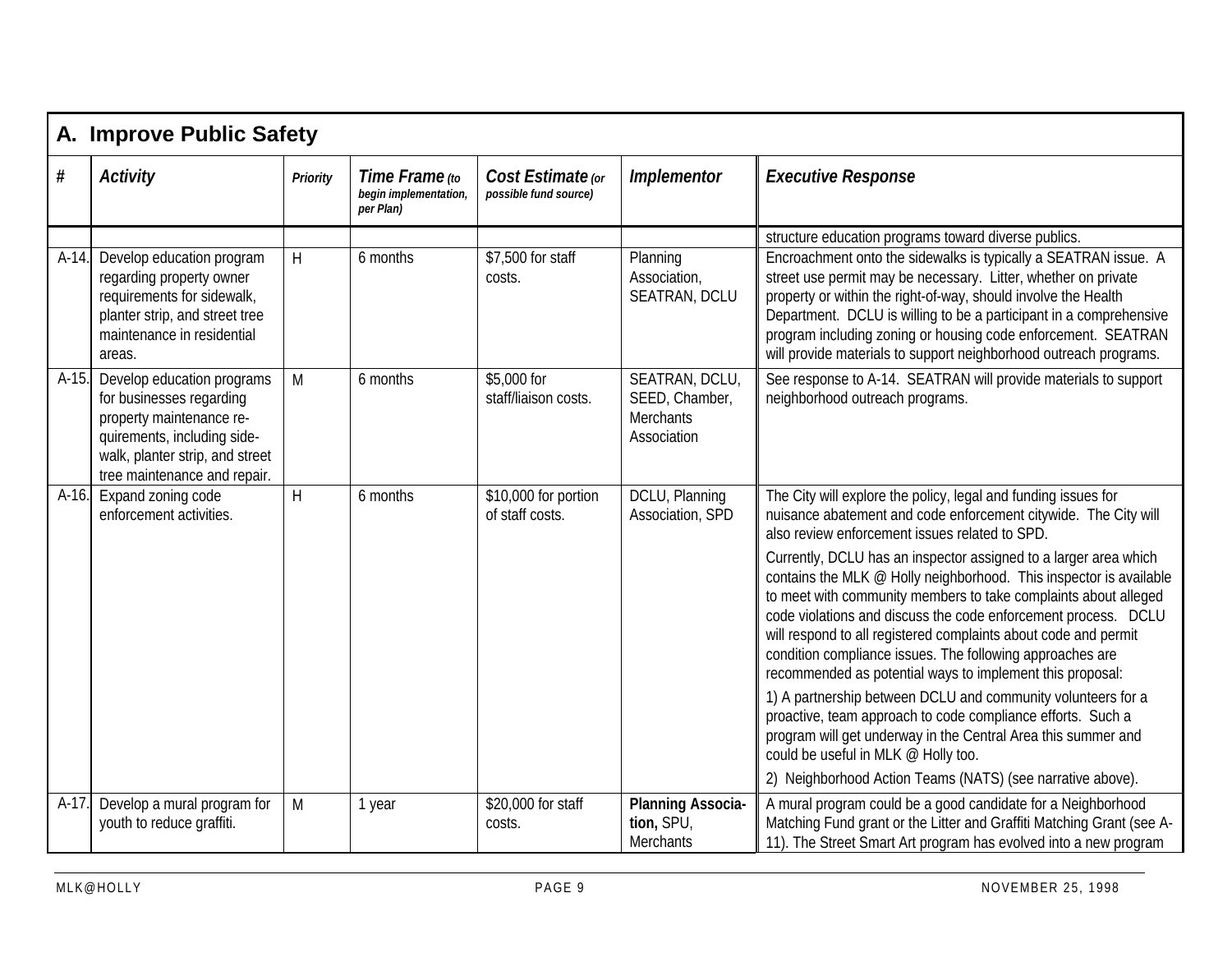|       | A. Improve Public Safety                   |                 |                                                      |                                                      |                           |                                                                                                                                                                                                                                                                                                                                     |  |  |  |  |
|-------|--------------------------------------------|-----------------|------------------------------------------------------|------------------------------------------------------|---------------------------|-------------------------------------------------------------------------------------------------------------------------------------------------------------------------------------------------------------------------------------------------------------------------------------------------------------------------------------|--|--|--|--|
|       | <b>Activity</b>                            | <b>Priority</b> | Time Frame (to<br>begin implementation,<br>per Plan) | Cost Estimate (or<br>possible fund source)           | <i><b>Implementor</b></i> | <b>Executive Response</b>                                                                                                                                                                                                                                                                                                           |  |  |  |  |
|       |                                            |                 |                                                      |                                                      | Association               | called "Panels for Progress" which employs youth to paint panels for<br>construction sites.                                                                                                                                                                                                                                         |  |  |  |  |
| A-18. | Expand existing Weed and<br>Seed programs. | M               | year                                                 | \$10,000 for<br>community outreach<br>and education. | SPD, DHHS,<br>Community   | In 1999, the Weed and Seed program will be expanded to the South<br>Precinct. SPD will work with the community to tailor emphasis<br>patrols to the area to respond to specific law enforcement concerns.<br>SPD and other City departments will work together to address other<br>issues such as those specified in this strategy. |  |  |  |  |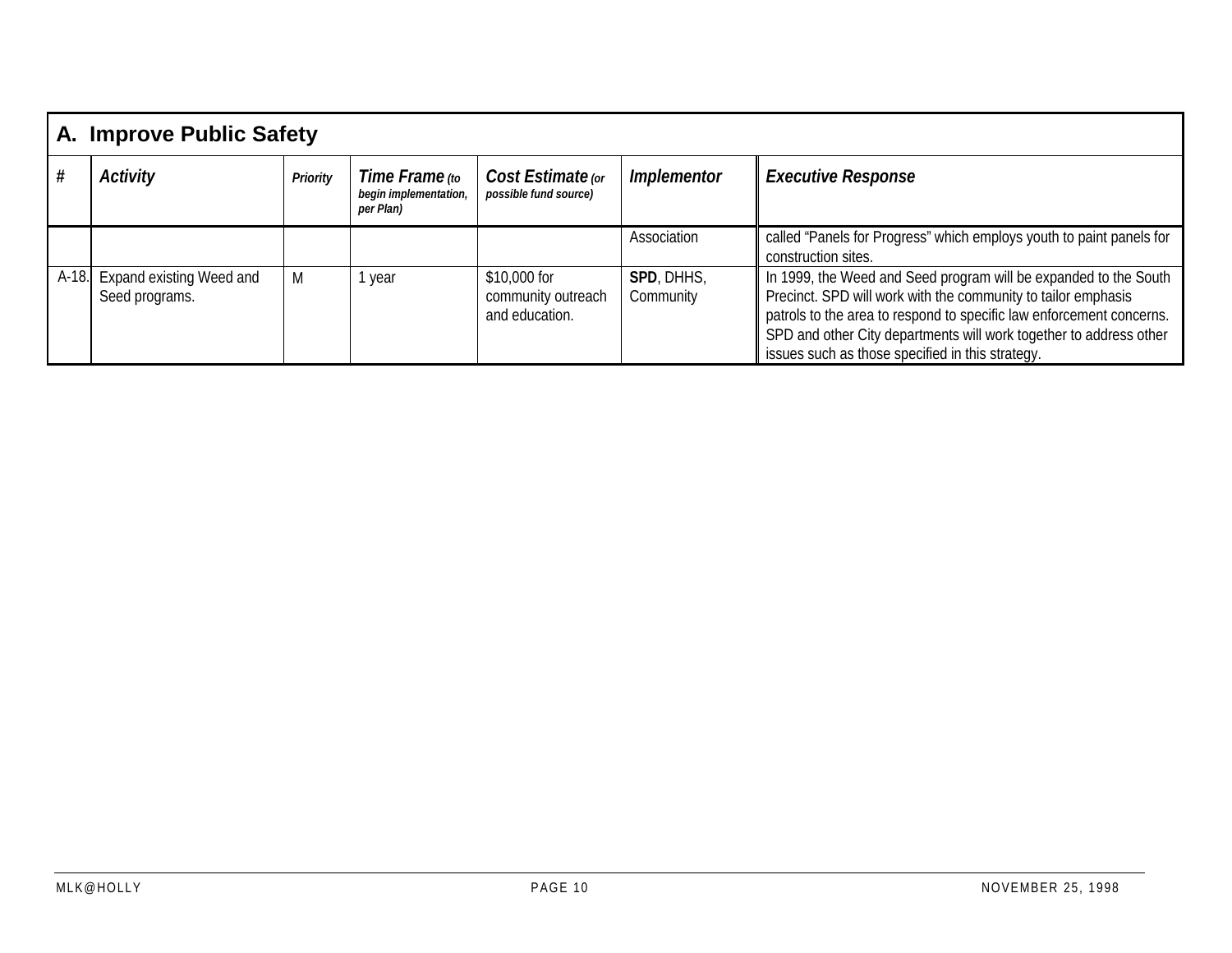## **Description**

The MLK @ Holly Street Residential Urban Village is not an "organic" neighborhood that has a traditional commercial core. The commercial district along MLK Way South is predominantly automobile oriented, with limited pedestrian amenities and poor pedestrian connections to the residential areas of the neighborhood. The commercial core is the hole in the Urban Village "doughnut." Proposed for the intersection of MLK Way South and South Othello, the Sound Transit Station represents the opportunity to create a sense of place and an identifiable core while preserving the fragile diversity that makes it unique. The Mixed Use Town Center is the realization of this opportunity and, in this sense, a true Key Integrated Strategy for the Residential Urban Village Plan. The Mixed Use Town Center should serve to densify uses at the intersection of MLK and Othello. This densification should avoid the current "strip" pattern that dominates the commercial district in favor of a pedestrian oriented shopping environment.

## **Integrated Executive Response**

The Mixed Use Town Center takes advantage of the potential light rail station near MLK and Othello for a variety of purposes:

- !spurring economic development in this urban village;
- encouraging people to use modes of transportation other than the car;
- **.** incorporating urban open space;
- . increasing the supply of housing for households with a range of incomes;
- creating economic development opportunities;
- fostering a sense of place with public art and community kiosks; and
- !encouraging public/private development partnerships.

This project not only addresses neighborhood goals, it also contributes to citywide goals for growth management and community building. It has the potential to be a terrific example of urban village development.

Planning for a Mixed Use Town Center can continue through station area planning and planning for Phase III of the Holly Park Redevelopment Project, scheduled to begin in 1999.

Department responses included below: SPO, OED, DPR, SEATRAN, DHHS. Compiled by SPO.

#### **Lead Department:** SPO

**Participating Departments:** SEATRAN, DCLU, DPR, DHHS, OED, DON

#### *Activities Already Underway:*

- 1. As part of station area planning, the City has a consultant contract to conduct a market analysis to identify the kinds of activities and services that might be attracted to light rail station areas in Southeast Seattle and the potential for market activity associated with the future light rail alignment through the area.
- 2. The City, in conjunction with the MLK@Holly neighborhood and community-based development organizations (such as SEED and HomeSight) is developing HUD Neighborhood Revitalization Strategies (NRS) for Southeast Seattle. The Southeast NRS, once adopted by the City Council and HUD will offer public agencies and community based-development organizations enhanced flexibility in undertaking activities, such as housing development, public service delivery, or job creation, with federal Community Development Block Grant (CDBG) dollars. The NRS will also be used to help prioritize CDBG spending and will help community service providers design programs and services that are best done on a smaller geographic basis where people live. The City is working with the MLK@Holly neighborhood planning group to ensure that the relevant portions of the neighborhood plan are incorporated into the Southeast NRS.

#### *Tasks to be undertaken in 1998-2000*

- 1. In March, 1999, Sound Transit will publish its "Locally Preferred Alternative." For successful implementation of this project, the MLK and Othello Light Rail station must be included. The Locally Preferred Alternative will also set rail alignments, which will inform the next round of planning for station areas.
- 2. Station area planning will incorporate community goals, such as the creation of a mixed use town center, for the areas around light rail stations. It will include the market study described above as well as strategies to encourage that type of development in keeping with the community's vision. Station area planning is being coordinated by the Strategic Planning Office and is beginning in 1998.
- 3. SPO and OED will work with SHA and existing community development organizations to determine how to build the capacity to focus on this area and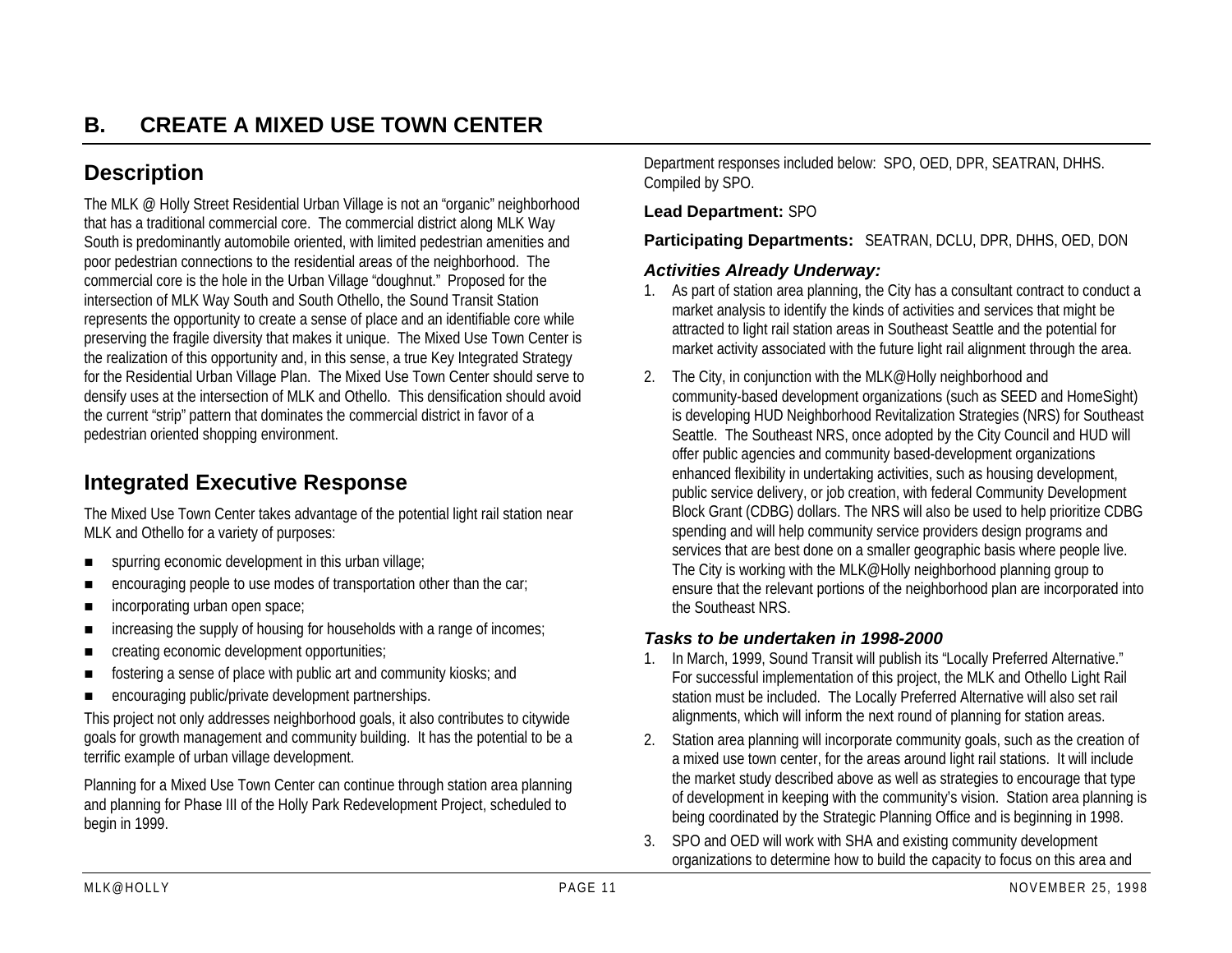help make the mixed used town center concept work. SPO will start the process by calling a meeting of these agencies.

4. The City of Seattle and King County will apply this fall for an Empowerment Zone designation to promote the revitalization of distressed communities, including Southeast Seattle. As part of the Empowerment Zone application process, OED and consultants will work with SEED to identify a ten-year plan for priority capital projects, which may include land assembly and transit oriented development projects near light rail stations.

5. Identify next steps for continued implementation.

## **Council Action Taken:**

Approve Executive's Recommended Actions.

| В.      | <b>Create a Mixed Use Town Center</b>                                                                                                                                              |                 |                                                         |                                                                      |                                       |                                                                                                                                                                                                                                                                                                                                                                                                                                                                                                                                                                                                                                                                                                                                                                                                                                                 |  |  |  |  |
|---------|------------------------------------------------------------------------------------------------------------------------------------------------------------------------------------|-----------------|---------------------------------------------------------|----------------------------------------------------------------------|---------------------------------------|-------------------------------------------------------------------------------------------------------------------------------------------------------------------------------------------------------------------------------------------------------------------------------------------------------------------------------------------------------------------------------------------------------------------------------------------------------------------------------------------------------------------------------------------------------------------------------------------------------------------------------------------------------------------------------------------------------------------------------------------------------------------------------------------------------------------------------------------------|--|--|--|--|
| #       | <b>Activity</b>                                                                                                                                                                    | <b>Priority</b> | Time Frame (to<br>begin<br>implementation, per<br>Plan) | Cost Estimate (or<br>possible fund source)                           | <b>Implementor</b>                    | <b>Executive Response</b>                                                                                                                                                                                                                                                                                                                                                                                                                                                                                                                                                                                                                                                                                                                                                                                                                       |  |  |  |  |
|         | Mitigation of Adverse Environmental Impacts                                                                                                                                        |                 |                                                         |                                                                      |                                       |                                                                                                                                                                                                                                                                                                                                                                                                                                                                                                                                                                                                                                                                                                                                                                                                                                                 |  |  |  |  |
| $B-1$ . | Evaluate adequacy of infrastructure<br>(water, sewer, etc.) relative to future<br>development of light rail station and<br>associated transit oriented town<br>center development. | Н               | 6 months                                                | <b>Component of Sound</b><br><b>Transit Environmental</b><br>Review. | Sound Transit,<br>SPO, DON            | It is the City's responsibility under the<br>Comprehensive Plan and GMA to analyze and<br>ensure that adequate utility infrastructure is<br>provided. An inventory and analysis of facilities<br>and utilities serving MLK @ Holly Street has<br>been developed and will be incorporated into<br>the Neighborhood Plan Element of the<br>Comprehensive Plan by ordinance. This<br>inventory assesses infrastructure at a<br>neighborhood plan level and factors in the 20-<br>year planned growth. Any additional site or<br>project specific infrastructure impacts will be<br>evaluated in the development review process<br>for those proposals. The Sound Transit Draft<br>Environmental Impact Statement will be<br>published in the fall of 1998. The City and<br>community can submit comments to Sound<br>Transit for further analysis. |  |  |  |  |
| $B-2$ . | Evaluate future conditions of arterial<br>streets relative to development of<br>light rail station.                                                                                | H               | 6 months                                                | Component of Sound<br><b>Transit Environmental</b><br>Review.        | Sound Transit, SPO,<br><b>SEATRAN</b> | The Sound Transit Draft Environmental Impact<br>Statement will be published in the fall of 1998.<br>If these issues are not addressed to the com-                                                                                                                                                                                                                                                                                                                                                                                                                                                                                                                                                                                                                                                                                               |  |  |  |  |
|         |                                                                                                                                                                                    |                 |                                                         |                                                                      |                                       | munity's satisfaction, the Executive will work                                                                                                                                                                                                                                                                                                                                                                                                                                                                                                                                                                                                                                                                                                                                                                                                  |  |  |  |  |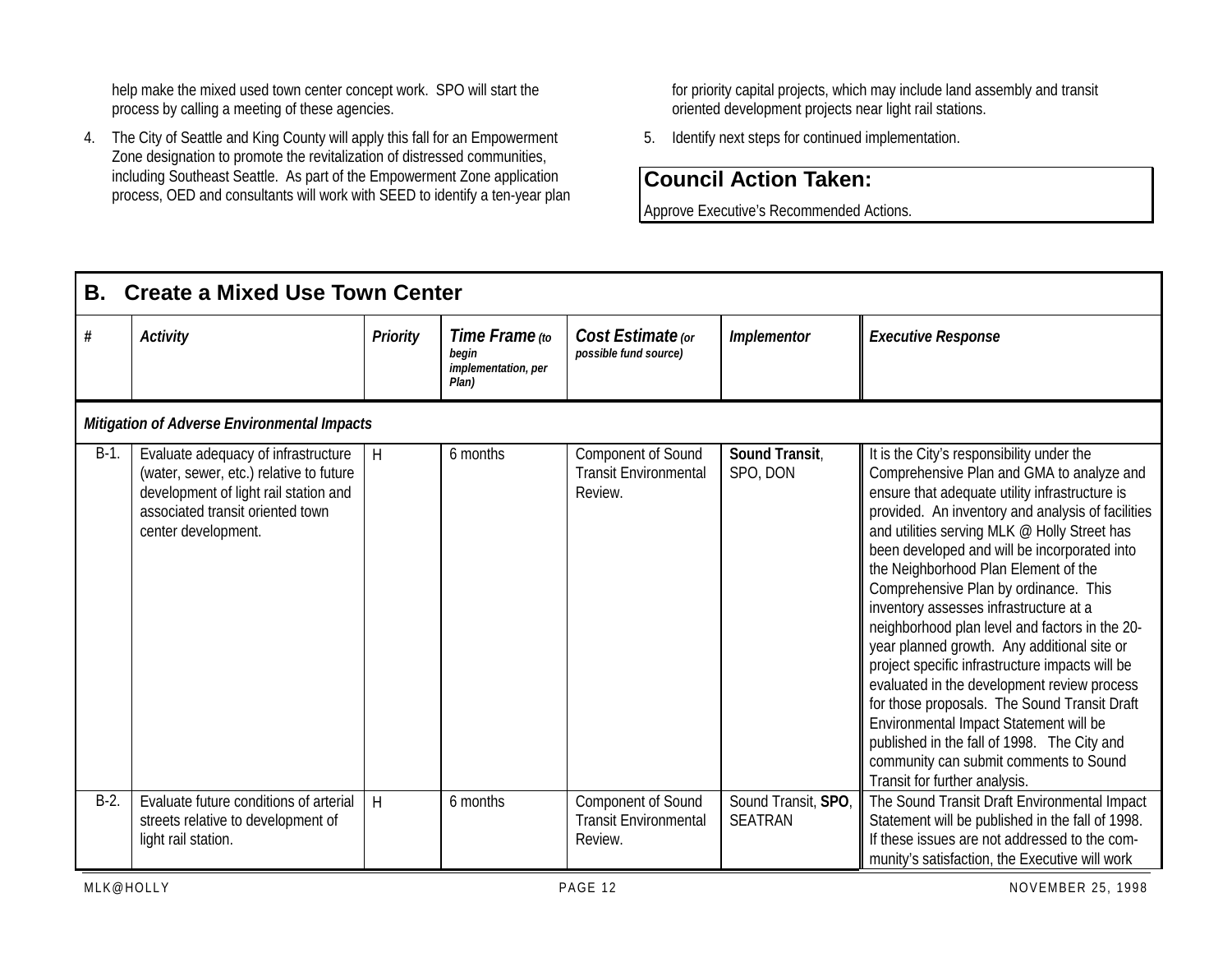| В.      | <b>Create a Mixed Use Town Center</b>                                                                                                                                                                                                                        |                 |                                                         |                                                                                      |                                                                             |                                                                                                                                                                                                                                                                      |  |  |  |  |
|---------|--------------------------------------------------------------------------------------------------------------------------------------------------------------------------------------------------------------------------------------------------------------|-----------------|---------------------------------------------------------|--------------------------------------------------------------------------------------|-----------------------------------------------------------------------------|----------------------------------------------------------------------------------------------------------------------------------------------------------------------------------------------------------------------------------------------------------------------|--|--|--|--|
| #       | <b>Activity</b>                                                                                                                                                                                                                                              | <b>Priority</b> | Time Frame (to<br>begin<br>implementation, per<br>Pian) | Cost Estimate (or<br>possible fund source)                                           | <b>Implementor</b>                                                          | <b>Executive Response</b>                                                                                                                                                                                                                                            |  |  |  |  |
|         |                                                                                                                                                                                                                                                              |                 |                                                         |                                                                                      |                                                                             | with the community and Sound Transit to<br>request further analysis.                                                                                                                                                                                                 |  |  |  |  |
| $B-3$ . | Coordinate public transit modes to<br>minimize parking impacts.                                                                                                                                                                                              | H               | 3 years                                                 | <b>Sound Transit</b><br>mitigation.                                                  | Sound Transit, SPO,<br>KC/Metro,<br>SEATRAN, DON                            | The Executive will take the lead in ensuring that<br>this coordination is done as part of station area<br>planning.                                                                                                                                                  |  |  |  |  |
| $B-4.$  | Develop Residential Parking Zone<br>programs to mitigate parking<br>impacts of light rail station.                                                                                                                                                           | M               | 4 years                                                 | <b>Sound Transit</b><br>mitigation.                                                  | <b>SEATRAN,</b><br>Planning<br>Association, DON                             | The Executive is working on a parking<br>management program for station areas,<br>including those within the MLK@Holly Street<br>planning area and will look at this<br>recommendation in the context of that work.<br>This program will include tools such as RPZs. |  |  |  |  |
|         | <b>Access to Town Center</b>                                                                                                                                                                                                                                 |                 |                                                         |                                                                                      |                                                                             |                                                                                                                                                                                                                                                                      |  |  |  |  |
| B-5.    | Require bicycle parking areas for<br>transit oriented development.                                                                                                                                                                                           | M               | 1 year                                                  | <b>Component of Transit</b><br><b>Station Land Use</b><br>Code development.          | <b>DCLU, SEATRAN</b>                                                        | There are already requirements in the code for<br>bicycle parking. These code requirements will<br>be reviewed during station area planning.<br>SEATRAN can provide bike storage facilities in<br>public places, as well.                                            |  |  |  |  |
| B-6.    | Evaluate the establishment of a P2<br>overlay for the area surrounding the<br>Town Center at the intersection of<br>MLK Way South and South Othello<br>Street.                                                                                               | L               | 2 years                                                 | \$10,000 for<br>staff/consultant costs.                                              | SPO, Planning<br>Association, DCLU<br><b>SEATRAN, Sound</b><br>Transit, DON | This will be addressed as part of station area<br>planning and will require significant<br>neighborhood involvement.                                                                                                                                                 |  |  |  |  |
| $B-7.$  | Inventory, plan and develop<br>pedestrian and bike path<br>connections between Sound Transit<br>light rail station and Holly Park,<br>multi-family zones, Othello Park,<br>Van Asselt Community Center,<br><b>Brighton Playfield and Sharples</b><br>School. | M               | 3 years for<br>planning;<br>5 years for<br>development  | <b>Sound Transit</b><br>mitigation.<br>Neighborhood<br>Revitalization<br>Strategies. | SPO, SEATRAN,<br>Sound Transit, SHA,<br><b>DON</b>                          | This will be addressed as part of station area<br>planning.                                                                                                                                                                                                          |  |  |  |  |
| $B-8$ . | Plan and develop streetscape<br>improvement program along MLK                                                                                                                                                                                                | M               | 3 years for<br>planning;                                | <b>Sound Transit</b><br>mitigation.                                                  | SPO, SEATRAN,<br>Sound Transit,                                             | This will be addressed as part of station area<br>planning.                                                                                                                                                                                                          |  |  |  |  |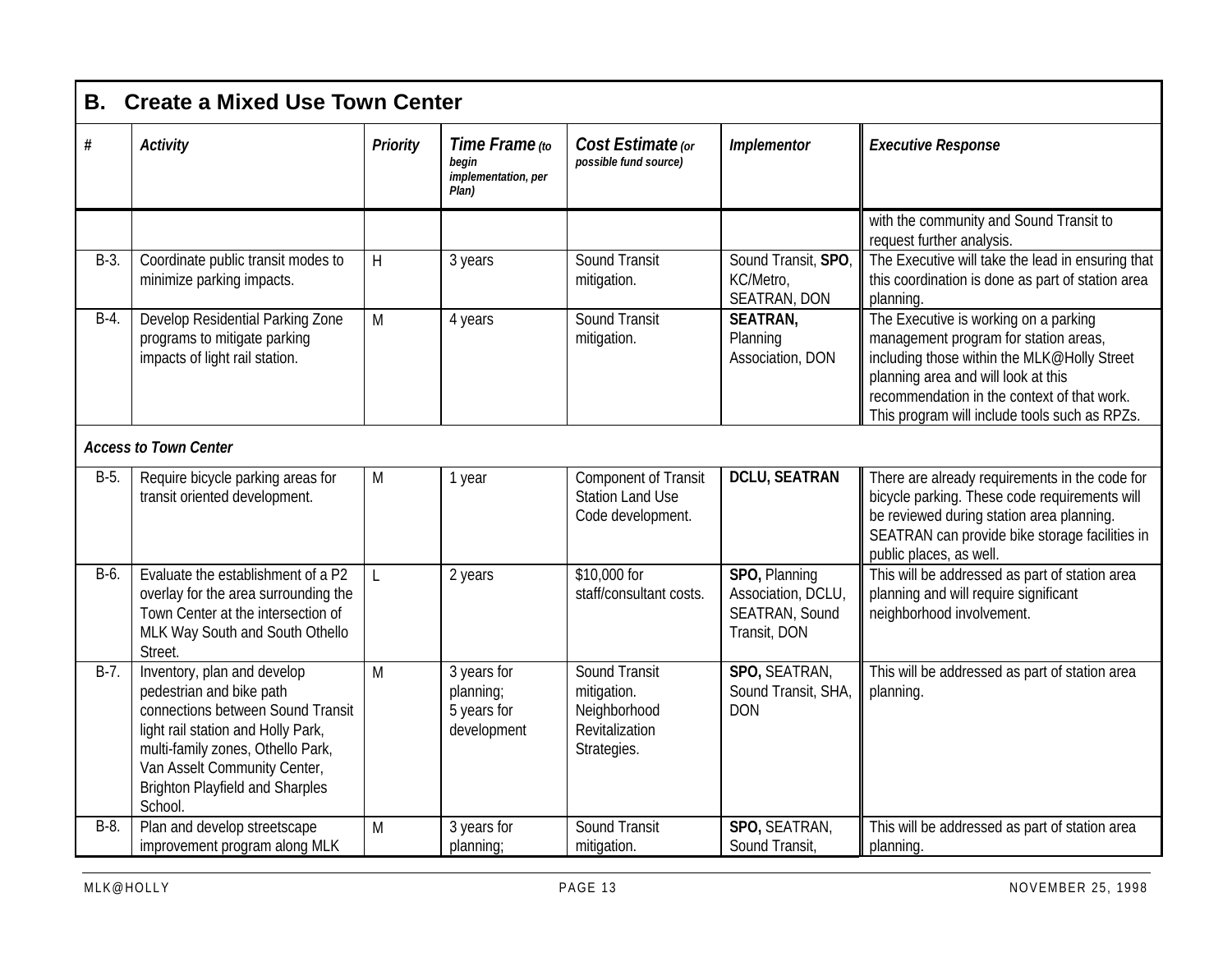| <b>B.</b> | <b>Create a Mixed Use Town Center</b>                                                                                                                                                |                 |                                                               |                                            |                                                                             |                                                                                                                                                                                                                                                                                                                                   |  |  |  |
|-----------|--------------------------------------------------------------------------------------------------------------------------------------------------------------------------------------|-----------------|---------------------------------------------------------------|--------------------------------------------|-----------------------------------------------------------------------------|-----------------------------------------------------------------------------------------------------------------------------------------------------------------------------------------------------------------------------------------------------------------------------------------------------------------------------------|--|--|--|
| #         | <b>Activity</b>                                                                                                                                                                      | <b>Priority</b> | Time Frame (to<br>begin<br>implementation, per<br>Plan)       | Cost Estimate (or<br>possible fund source) | Implementor                                                                 | <b>Executive Response</b>                                                                                                                                                                                                                                                                                                         |  |  |  |
|           | Way South in the area of the Town<br>Center to improve non-motorized<br>access and the pedestrian<br>environment.                                                                    |                 | 5 years for<br>development/                                   |                                            | <b>Merchants</b><br>Association, SEED,<br><b>DON</b>                        |                                                                                                                                                                                                                                                                                                                                   |  |  |  |
| $B-9.$    | Plan and develop traffic calming<br>strategies for MLK Way South and<br>South Othello Street, including a<br>landscaped median and<br>crosswalks, in the area of the Town<br>Center. | H               | 3 years for<br>planning;<br>5 years for<br>development        | <b>Sound Transit</b><br>mitigation.        | SPO, Planning<br>Association,<br>SEATRAN, Sound<br>Transit, DON             | This will be addressed as part of station area<br>planning.                                                                                                                                                                                                                                                                       |  |  |  |
| $B-10.$   | Develop a community plaza as part<br>of the light rail station.                                                                                                                      | M               | 4 years: Concur-<br>rent w/transit sta-<br>tion development   | \$150,000                                  | SPO, Planning<br>Association, Sound<br>Transit, DON, OED,<br>Parks, SEATRAN | This will be addressed as part of station area<br>planning. It is likely that funding will need to be<br>found.                                                                                                                                                                                                                   |  |  |  |
| $B-11.$   | Develop community information<br>kiosk in Sound Transit station.                                                                                                                     | M               | 4 years:<br>Concurrent with<br>transit station<br>development | \$2,500                                    | Planning<br>Association, Sound<br>Transit, DON,<br><b>SEATRAN</b>           | The City Council has established a Community<br>Kiosk Task Force that will investigate several<br>issues including funding, and design and<br>placement standards.<br>Kiosks and other station signage (in and near<br>station) should to be coordinated with Sound<br>Transit design guidelines, currently under<br>development. |  |  |  |
| $B-12.$   | Plan and develop non-motorized<br>and public transit connections to<br>neighboring Urban Villages,<br>including Columbia City and Rainier<br>Beach.                                  | M               | 3 years for<br>planning;<br>5 years for<br>development        | Sound Transit<br>mitigation.               | SPO, SEATRAN,<br>KC/Metro, Sound<br>Transit, DON                            | This can be addressed as part of Sound Transit<br>system planning. Public transit connections<br>should be addressed by KC/Metro. The<br>Executive will forward this and related requests<br>to KC/Metro on the community's behalf.                                                                                               |  |  |  |
|           | <b>Incentives for Town Center Development</b>                                                                                                                                        |                 |                                                               |                                            |                                                                             |                                                                                                                                                                                                                                                                                                                                   |  |  |  |
| $B-13.$   | Assemble a development team,<br>secure financial resources, and<br>identify appropriate property to build<br>a mixed use, transit-oriented town                                      | M               | 3 months                                                      | \$50,000 for<br>staff/liaison costs.       | SPO, Planning<br>Association, Sound<br>Transit, SEED,<br>SHA, OED, Private  | While the City will not assemble development<br>teams, SPO and OED will facilitate<br>partnerships that are consistent with station<br>area planning goals. The City will work                                                                                                                                                    |  |  |  |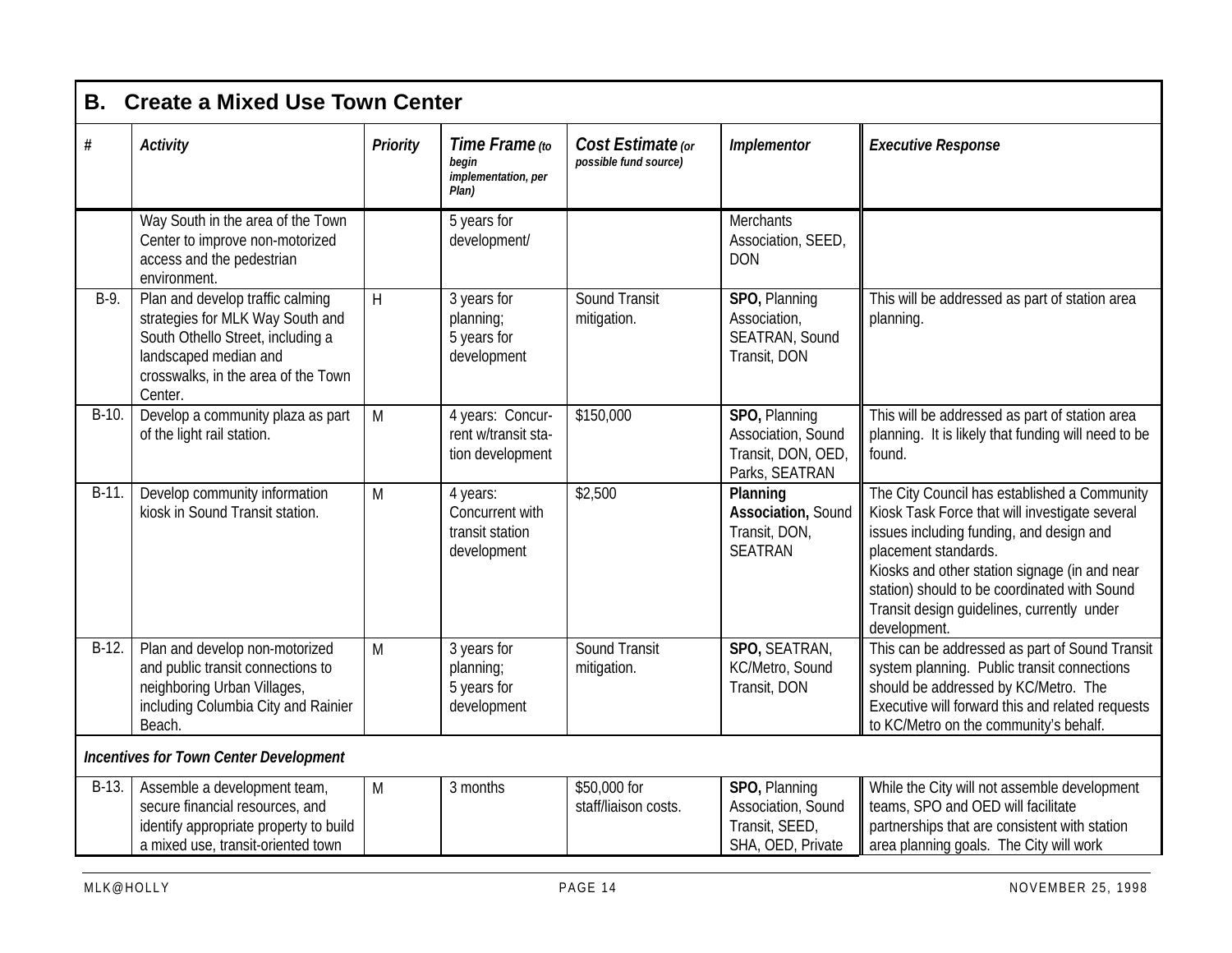| В.      | <b>Create a Mixed Use Town Center</b>                                                                                                                      |                 |                                                         |                                                                             |                                                                       |                                                                                                                                                                                                                                                                                                                                      |  |  |  |  |
|---------|------------------------------------------------------------------------------------------------------------------------------------------------------------|-----------------|---------------------------------------------------------|-----------------------------------------------------------------------------|-----------------------------------------------------------------------|--------------------------------------------------------------------------------------------------------------------------------------------------------------------------------------------------------------------------------------------------------------------------------------------------------------------------------------|--|--|--|--|
| $\#$    | <b>Activity</b>                                                                                                                                            | <b>Priority</b> | Time Frame (to<br>begin<br>implementation, per<br>Plan) | Cost Estimate (or<br>possible fund source)                                  | <b>Implementor</b>                                                    | <b>Executive Response</b>                                                                                                                                                                                                                                                                                                            |  |  |  |  |
|         | center.                                                                                                                                                    |                 |                                                         |                                                                             | Developers, DON                                                       | proactively to identify development strategies<br>that will attract developers and capital to station<br>area locations.                                                                                                                                                                                                             |  |  |  |  |
| $B-14.$ | Complete SEPA Planned Action<br>review of transit oriented<br>development associated with light<br>rail station.                                           | M               | 6 months                                                | Component of Sound<br><b>Transit Station policy</b><br>development.         | SPO, DCLU, Sound<br>Transit                                           | The concept of the mixed use town center has<br>not been developed sufficiently to determine<br>whether SEPA planned action is the appro-<br>priate planning tool. This issue can be ex-<br>plored further as part of station area planning.                                                                                         |  |  |  |  |
| B-15.   | Develop criteria for tax abatement<br>program for transit oriented<br>development.                                                                         | M               | 6 months                                                | Component of Sound<br><b>Transit Station policy</b><br>development.         | DHHS, SPO, OED,<br><b>SEED</b>                                        | DHHS is willing to work with other departments<br>in promoting transit-oriented development that<br>includes housing. There are various ways in<br>which this goal can be achieved besides tax<br>abatement; one approach currently being<br>explored is "location efficient mortgages" that<br>are designed for this exact purpose. |  |  |  |  |
| $B-16.$ | Develop criteria for expedited<br>permitting process for transit-<br>oriented development.                                                                 | M               | 6 months                                                | <b>Component of Transit</b><br><b>Station Land Use</b><br>Code development. | SPO, DCLU, DON                                                        | This will be analyzed as part of station area<br>planning.                                                                                                                                                                                                                                                                           |  |  |  |  |
| $B-17.$ | Consider refining NC zoning district<br>development standards to provide<br>incentives for transit oriented<br>development.                                | M               | 6 months                                                | <b>Component of Transit</b><br><b>Station Land Use</b><br>Code development. | SPO, DCLU,<br>Community, DON                                          | This will be addressed as part of station area<br>planning and will require significant<br>neighborhood involvement.                                                                                                                                                                                                                 |  |  |  |  |
| $B-18.$ | Consider modifying NC zoning so<br>that development necessary for a<br>transit station can be allowed as a<br>conditional use.                             | M               | 6 months                                                | <b>Component of Transit</b><br><b>Station Land Use</b><br>Code development. | SPO, DCLU, DON                                                        | This may not be necessary, as NC zoning<br>requirements already allow uses transit-<br>oriented development uses. DCLU will work<br>with community to clarify recommendation as it<br>works on station area planning.                                                                                                                |  |  |  |  |
| $B-19.$ | Evaluate rezoning the area of the<br>intersection of MLK Way South and<br>South Othello Street to encourage<br>mixed-use, transit oriented<br>development. | L               | 6 months                                                | Component of Sound<br><b>Transit Station policy</b><br>development.         | SPO, Planning<br>Association, DCLU,<br>SEATRAN, Sound<br>Transit, DON | This will be addressed as part of station area<br>planning and will require significant<br>neighborhood involvement.                                                                                                                                                                                                                 |  |  |  |  |
| $B-20.$ | Develop resources to assemble                                                                                                                              | M               | 1 year                                                  | \$10,000 for                                                                | SPO, OED, SEED,                                                       | This may be addressed as part of station area                                                                                                                                                                                                                                                                                        |  |  |  |  |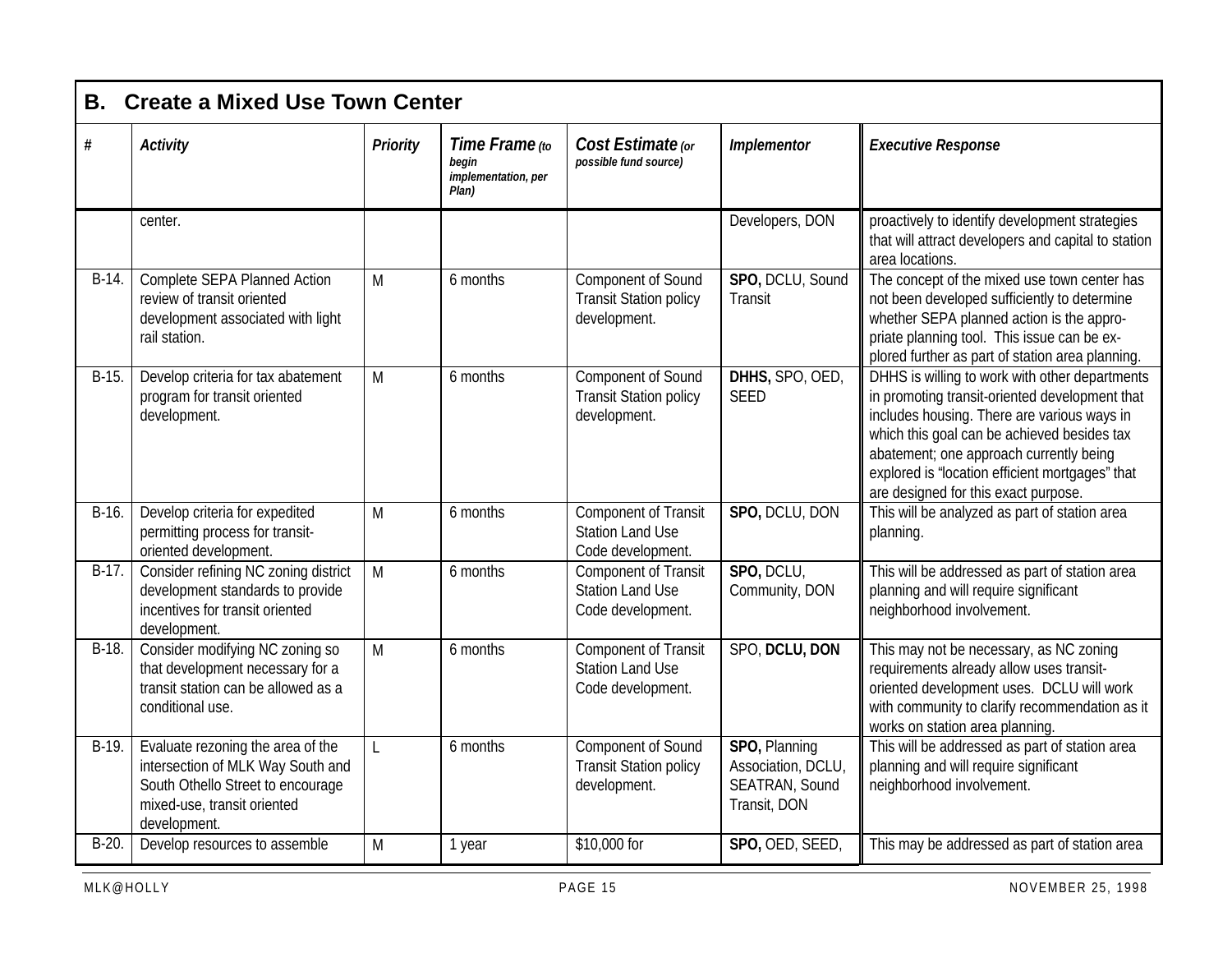|         | <b>B.</b> Create a Mixed Use Town Center                                                                                                                                                                                                      |                 |                                                         |                                                               |                                                 |                                                                                                                                                                                                                                                                                                                                                                       |  |  |  |
|---------|-----------------------------------------------------------------------------------------------------------------------------------------------------------------------------------------------------------------------------------------------|-----------------|---------------------------------------------------------|---------------------------------------------------------------|-------------------------------------------------|-----------------------------------------------------------------------------------------------------------------------------------------------------------------------------------------------------------------------------------------------------------------------------------------------------------------------------------------------------------------------|--|--|--|
| #       | <b>Activity</b>                                                                                                                                                                                                                               | <b>Priority</b> | Time Frame (to<br>begin<br>implementation, per<br>Plan) | Cost Estimate (or<br>possible fund source)                    | <b>Implementor</b>                              | <b>Executive Response</b>                                                                                                                                                                                                                                                                                                                                             |  |  |  |
|         | large parcels along MLK Way South<br>for transit-oriented development<br>and regional retail and service uses.                                                                                                                                |                 |                                                         | staff/liaison costs.                                          | Sound Transit, DON                              | planning. The City can work with other public<br>agencies or community development<br>corporations that may have more flexibility in<br>development activities. Sound Transit, for<br>instance, may need to purchase properties for<br>construction staging or other purposes that,<br>once the rail line is built, can be used for<br>economic development projects. |  |  |  |
| $B-21.$ | Develop a regional economic<br>development plan to address the<br>regional economic development,<br>encouraging compatibility and<br>avoiding competition between<br>Urban Villages in SE Seattle during<br>light rail station area planning. | M               | 2 years                                                 | Component of<br>Neighborhood<br>Revitalization<br>Strategies. | OED, DHHS, SEED,<br>Chamber, SPO,<br><b>DON</b> | Development of a regional economic plan is a<br>community based activity. However, a market<br>study will be a part of station area planning.<br>This study will address comparative advantage<br>of various station locations in Southeast<br>Seattle. This work could be folded into a<br>broader economic plan prepared by the<br>community.                       |  |  |  |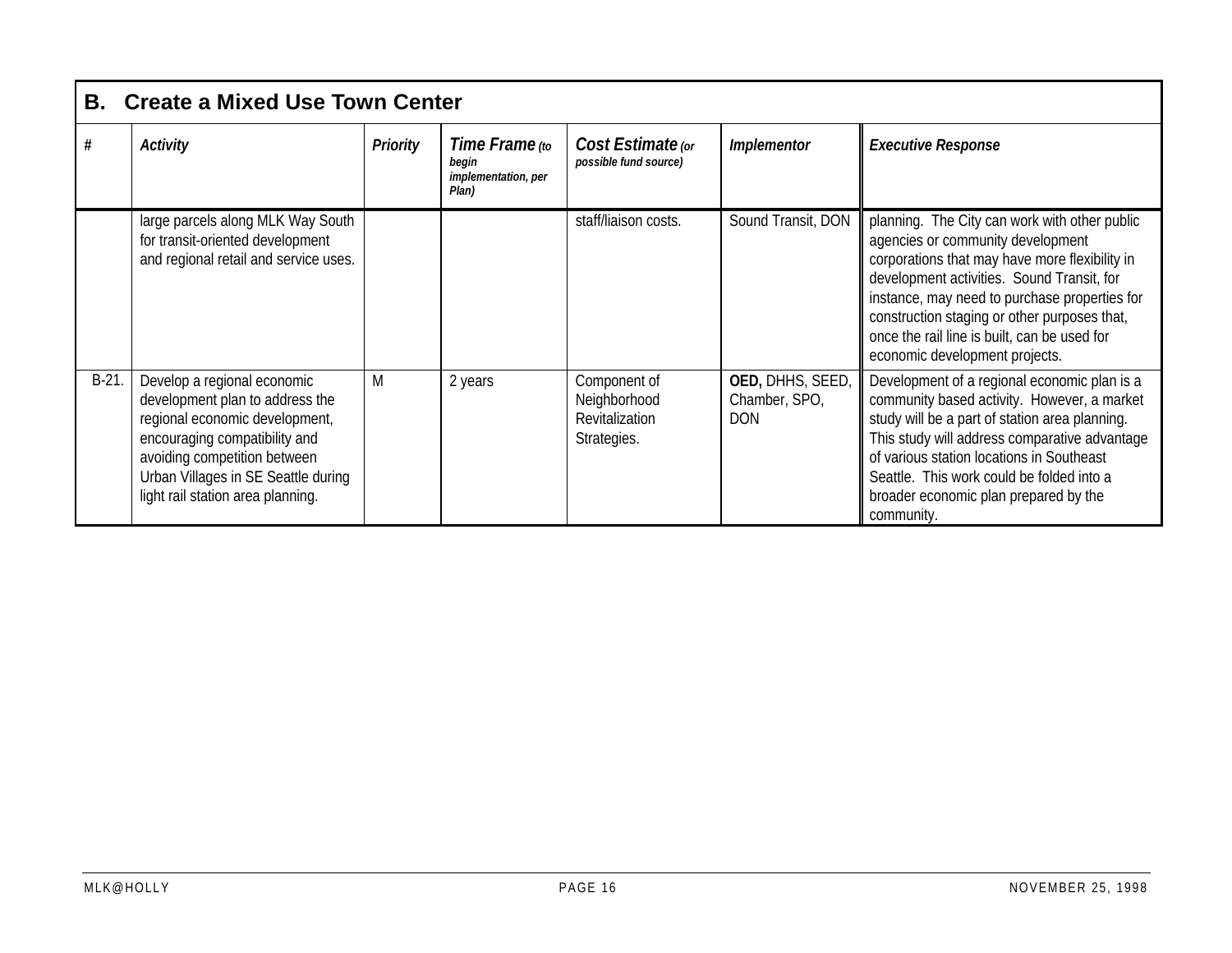## **II. Additional Activities For Implementation**

The activities listed in this section are not directly associated with a Key Strategy. For each activity, the City has identified next steps as a part of the City's work program in response to the neighborhood plan. Many of the next steps are actions to be taken by the City, but in some cases, the neighborhood or other agency will be able to take the next steps. As with the activities listed for each Key Strategy in Section I, these activities are intended to be implemented over the span of many years.

#### **Council Action Taken for Additional Activities for Implementation:**

Approve Executive's Recommended Actions.

| #       | <b>Activity</b>                                                                                | Priority | <b>Time</b><br><b>Frame</b> | Cost<br><b>Estimate</b>                | Implementor                                                       | <b>Executive Response</b>                                                                                                                                                                                                                                                                                                                                                                                                                                                          | <b>Executive</b><br><b>Recommended Action</b>                                                                                                                                                                                                               |  |  |  |  |  |
|---------|------------------------------------------------------------------------------------------------|----------|-----------------------------|----------------------------------------|-------------------------------------------------------------------|------------------------------------------------------------------------------------------------------------------------------------------------------------------------------------------------------------------------------------------------------------------------------------------------------------------------------------------------------------------------------------------------------------------------------------------------------------------------------------|-------------------------------------------------------------------------------------------------------------------------------------------------------------------------------------------------------------------------------------------------------------|--|--|--|--|--|
|         | <b>Commercial Area Revitalization: Partnerships to Improve Commercial Districts</b>            |          |                             |                                        |                                                                   |                                                                                                                                                                                                                                                                                                                                                                                                                                                                                    |                                                                                                                                                                                                                                                             |  |  |  |  |  |
| $C-1$ . | <b>Expand SEED's Main Street</b><br>program to include the MLK<br>@ Holly Street Neighborhood. | H        | $\mathfrak{Z}$<br>mos       | \$25,000 for<br>staff costs.           | SEED, Merchants<br>Association,<br>OED, Planning<br>Association   | SEED's Main Street Program started in 1997<br>and is focused on the Genesee, Columbia and<br>Hillman City business districts. After the<br>program is completed at the end of 1999, OED<br>will evaluate the success of the program and<br>consider expanding the program to the<br>MLK@Holly planning area. The MLK@Holly<br>planning group should work closely with<br>SEED's Main Street Coordinator to discuss<br>lessons learned to date and to coordinate<br>future efforts. | Recommendation may be<br>considered in the future, pending<br>results of program evaluation,<br>identification of fund source<br>(subject to local, state and<br>federal regulations and selection<br>processes), and review of<br>citywide issues, if any. |  |  |  |  |  |
| $C-2$ . | Develop an area business<br>directory and "shop locally"<br>campaign.                          | M        | 1 yr                        | \$7,500 for<br>staff/liaison<br>costs. | <b>Merchants</b><br>Association,<br>SEED, Planning<br>Association | This project could be a good candidate for a<br>Neighborhood Matching Fund grant.                                                                                                                                                                                                                                                                                                                                                                                                  | Recommendation is a<br>community-based activity.                                                                                                                                                                                                            |  |  |  |  |  |
| $C-3$ . | Expand existing programs for<br>facade improvements for<br>businesses on MLK Way<br>South.     | $\sf H$  | 1 yr                        | \$25,000                               | OED, SEED,<br><b>Merchants</b><br>Association                     | OED: New funds have just been allocated to<br>SEED's Good Neighbor Program (facade im-<br>provements) for the business district at MLK<br>Way and South Othello St. Other parts of MLK<br>Way within the Southeast Seattle Action Plan<br>area boundaries can also be considered. The<br>Good Neighbor Program allows business and                                                                                                                                                 | Recommendation can and will be<br>implemented.                                                                                                                                                                                                              |  |  |  |  |  |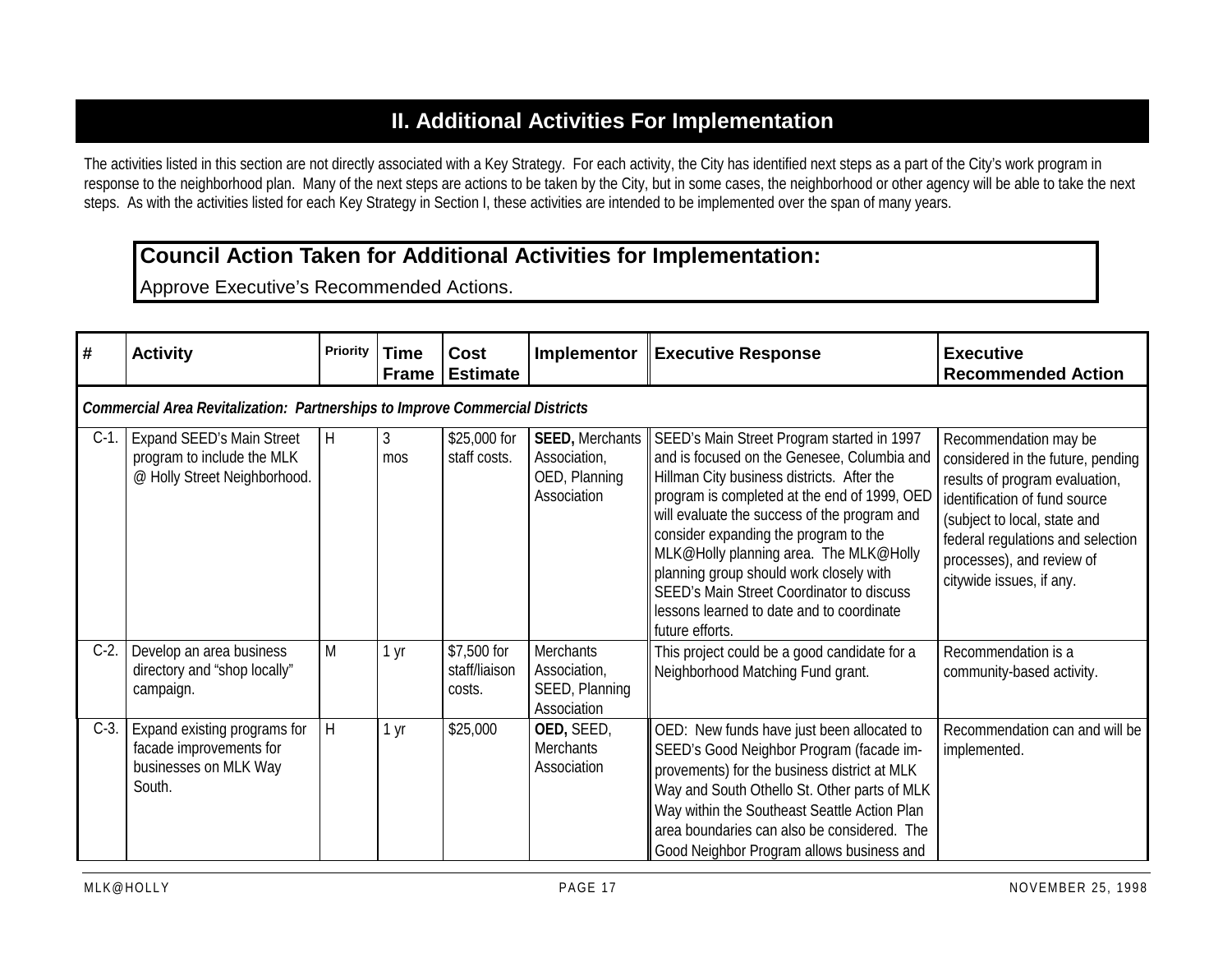| #        | <b>Activity</b>                                                                                                                           | <b>Priority</b> | <b>Time</b><br><b>Frame</b> | <b>Cost</b><br><b>Estimate</b>               | Implementor                                                               | <b>Executive Response</b>                                                                                                                                                                                                                                                                                                                                                                                                                                                     | <b>Executive</b><br><b>Recommended Action</b>                                                                                                                                                                                                                                                                           |
|----------|-------------------------------------------------------------------------------------------------------------------------------------------|-----------------|-----------------------------|----------------------------------------------|---------------------------------------------------------------------------|-------------------------------------------------------------------------------------------------------------------------------------------------------------------------------------------------------------------------------------------------------------------------------------------------------------------------------------------------------------------------------------------------------------------------------------------------------------------------------|-------------------------------------------------------------------------------------------------------------------------------------------------------------------------------------------------------------------------------------------------------------------------------------------------------------------------|
|          |                                                                                                                                           |                 |                             |                                              |                                                                           | property owners to improve property exteriors<br>in order to improve public safety and encour-<br>age private investment.                                                                                                                                                                                                                                                                                                                                                     |                                                                                                                                                                                                                                                                                                                         |
| $C-4$ .  | Develop a coordinated<br>marketing strategy for the<br>Urban Village with Holly Park<br>Merchants, Holly Park<br>Redevelopment, and SEED. | $\sf H$         | 2 yrs                       | \$7,500 for<br>staff/liaison<br>costs.       | SPO, OED,<br>SEED, Merchants<br>Association, SHA                          | This issue can be addressed as part of station<br>area planning.                                                                                                                                                                                                                                                                                                                                                                                                              | A market study will be a part of<br>station area planning in<br>Southeast Seattle. This study<br>will consider appropriate ways to<br>support the existing business<br>community around light rail<br>stations. A business marketing<br>strategy for the businesses would<br>be a separate community-based<br>activity. |
|          | <b>Commercial Area Revitalization: Business Services</b>                                                                                  |                 |                             |                                              |                                                                           |                                                                                                                                                                                                                                                                                                                                                                                                                                                                               |                                                                                                                                                                                                                                                                                                                         |
| $C-11$ . | Use tax-exempt bonds to<br>develop below market rate<br>loan programs for commercial<br>property rehabilitation in<br>Southeast Seattle.  | M               | 2 yrs                       | \$15,000 for<br>staff costs.                 | OED, SEED,<br>WSHFC,<br>Community<br>Capital<br>Development,<br>Community | The City is prohibited from lending credit to<br>private businesses. The Planning Group<br>should talk to Community Capital (see below)<br>about using small business loans for<br>commercial property rehab. In addition, as<br>part of the City's Empowerment Zone grant<br>application to the federal government, the use<br>of EZ Tax Exempt Bond Financing might be<br>possible.                                                                                         | Recommendation may be<br>considered in the future, pending<br>the outcome of the<br>Empowerment Zone grant<br>application.                                                                                                                                                                                              |
| $C-12.$  | Expand local participation in<br>small business loan<br>programs.                                                                         | $\sf H$         | 2 yrs                       | \$5,000 for<br>outreach<br>and<br>education. | OED, SEED,<br>Lenders,<br>Community<br>Capital<br>Development<br>(CCD)    | The City has sold its small business loan<br>portfolio and has contracted with Community<br>Capital as a conduit for business assistance<br>resources such as technical assistance and<br>loans. Community Capital provides business<br>assistance and loan funds and targets<br>businesses in Southeast Seattle, the Central<br>Area and the International District. The City<br>can facilitate discussions between Community<br>Capital and the local business community to | Recommendation is already<br>being implemented. The<br>Executive will forward the<br>community's requests to<br><b>Community Capital Development.</b>                                                                                                                                                                   |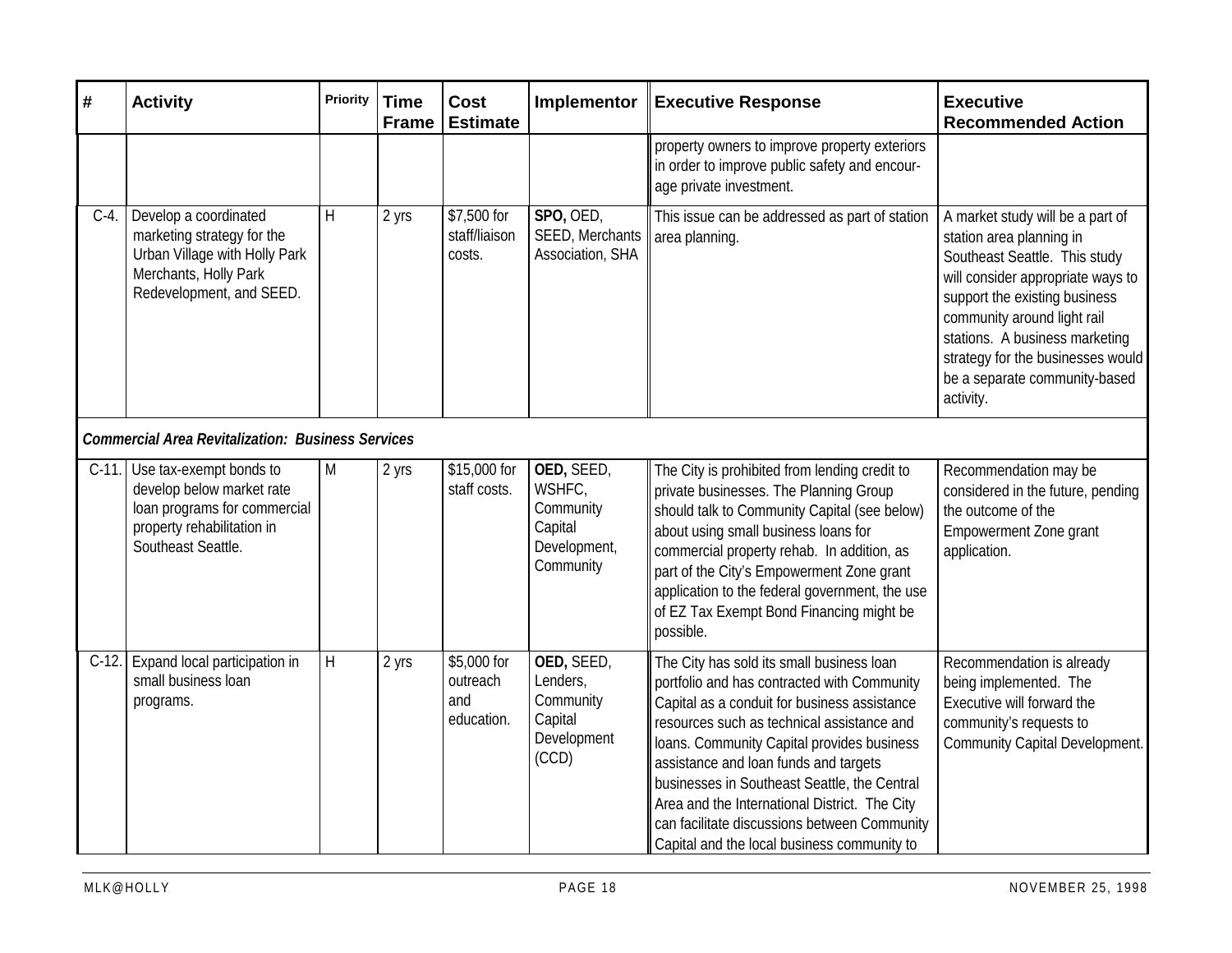| $\pmb{\#}$ | <b>Activity</b>                                                                           | <b>Priority</b> | <b>Time</b><br><b>Frame</b> | <b>Cost</b><br><b>Estimate</b>                                                                                                                            | Implementor               | <b>Executive Response</b>                                                                                                                                                                                                                                                                                                                                                                                     | <b>Executive</b><br><b>Recommended Action</b>                                                                                                                                                                                                                                                                                                                                                                                                                                                                                                                         |  |  |
|------------|-------------------------------------------------------------------------------------------|-----------------|-----------------------------|-----------------------------------------------------------------------------------------------------------------------------------------------------------|---------------------------|---------------------------------------------------------------------------------------------------------------------------------------------------------------------------------------------------------------------------------------------------------------------------------------------------------------------------------------------------------------------------------------------------------------|-----------------------------------------------------------------------------------------------------------------------------------------------------------------------------------------------------------------------------------------------------------------------------------------------------------------------------------------------------------------------------------------------------------------------------------------------------------------------------------------------------------------------------------------------------------------------|--|--|
|            |                                                                                           |                 |                             |                                                                                                                                                           |                           | discuss community needs.                                                                                                                                                                                                                                                                                                                                                                                      |                                                                                                                                                                                                                                                                                                                                                                                                                                                                                                                                                                       |  |  |
| $C-13.$    | Expand local participation in<br>technical assistance programs<br>to small businesses.    | H               | 2 yrs                       | \$25,000 for<br>staff costs.                                                                                                                              | OED, SEED,<br><b>CCD</b>  | See above (C-12)                                                                                                                                                                                                                                                                                                                                                                                              | Recommendation is already<br>being implemented.                                                                                                                                                                                                                                                                                                                                                                                                                                                                                                                       |  |  |
|            | Affordable Housing and Residential Stability: Home ownership Opportunities                |                 |                             |                                                                                                                                                           |                           |                                                                                                                                                                                                                                                                                                                                                                                                               |                                                                                                                                                                                                                                                                                                                                                                                                                                                                                                                                                                       |  |  |
| $D-1$ .    | Expand local participation in<br>HomeSight's first time home<br>buyer assistance program. | H               | 6 mos                       | \$10,000 for<br>community<br>education<br>and out-<br>reach.<br>Neighbor-<br>hood<br>Revital-<br>ization<br><b>Strategies</b><br>for Capital-<br>ization. | HomeSight,<br><b>DHHS</b> | Both levy funds and HOME funding are<br>currently available for new home buyer<br>initiatives. In addition, new funds have been<br>proposed in DHHS's budget for home buyer<br>education in 1999 and 2000. Those funds<br>would be provided to HomeSight or other<br>vendors based on local, state and federal<br>regulations and processes for selection of a<br>provider for expanded homebuyer assistance. | Recommendation already being<br>implemented. Expansion will be<br>considered in the future, pending<br>approval of 1999-2000 budget<br>and subject to local, state and<br>federal regulations and selection<br>processes. DHHS is also<br>continuing to pursue additional<br>funds for down payment<br>assistance and other<br>mechanisms for increasing home<br>ownership to the maximum<br>extent possible. Additional fund<br>sources might include an<br>Empowerment Zone or<br>Homeownership Zone, such<br>funding would be available on a<br>competitive basis. |  |  |
| $D-2$ .    | Expand local participation in<br>DHHS's HOME New Home<br>Buyer Assistance Program.        | H               | 6 mos                       | \$10,000 for<br>community<br>education<br>and out-<br>reach.<br>Neighbor-<br>hood<br>Revital-<br>ization<br><b>Strategies</b><br>for Capital-<br>ization. | <b>DHHS</b>               | Both levy funds and HOME funding are<br>currently available for down payment<br>assistance. In addition, new funds have been<br>proposed in DHHS's budget for home buyer<br>education in 1999 - 2000.<br>As part of its financial participation in the Holly<br>Park Redevelopment Project, the City has set<br>aside \$1.2 million in first time home buyer<br>assistance funds.                             | Recommendation already being<br>implemented. Expansion will be<br>considered in the future, pending<br>approval of 1999-2000 budget.<br>DHHS is also continuing to<br>pursue additional funds for down<br>payment assistance and other<br>mechanisms for increasing home<br>ownership to the maximum<br>extent possible. Additional fund<br>sources might include an                                                                                                                                                                                                  |  |  |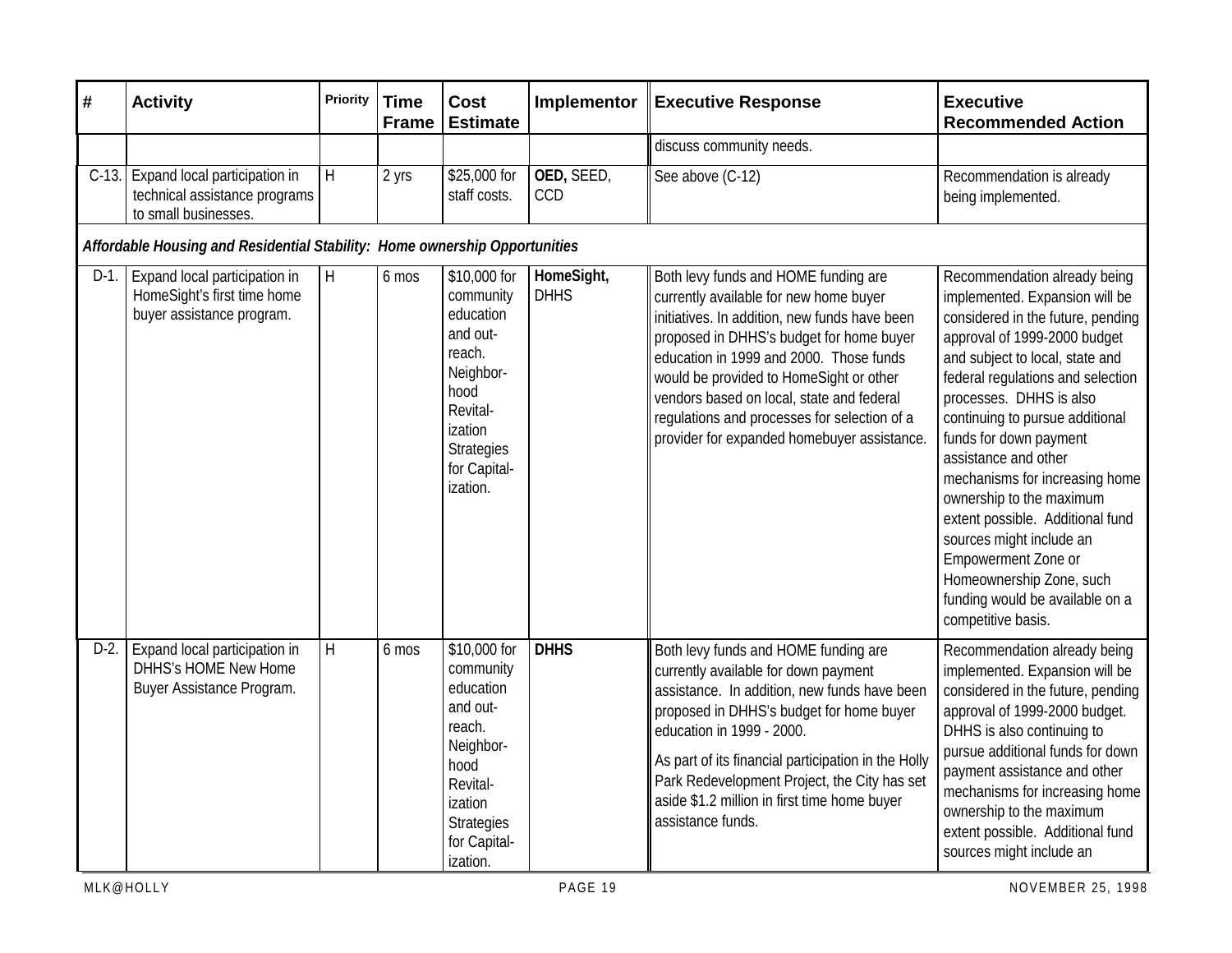| #       | <b>Activity</b>                                                                                                                                | Priority  | <b>Time</b><br><b>Frame</b> | <b>Cost</b><br><b>Estimate</b>                            | Implementor                         | <b>Executive Response</b>                                                                                                                                                                                                                                                                                                                                                                                                                                            | <b>Executive</b><br><b>Recommended Action</b>                                                                                                                                                                                                                                                                                                                              |  |
|---------|------------------------------------------------------------------------------------------------------------------------------------------------|-----------|-----------------------------|-----------------------------------------------------------|-------------------------------------|----------------------------------------------------------------------------------------------------------------------------------------------------------------------------------------------------------------------------------------------------------------------------------------------------------------------------------------------------------------------------------------------------------------------------------------------------------------------|----------------------------------------------------------------------------------------------------------------------------------------------------------------------------------------------------------------------------------------------------------------------------------------------------------------------------------------------------------------------------|--|
|         |                                                                                                                                                |           |                             |                                                           |                                     |                                                                                                                                                                                                                                                                                                                                                                                                                                                                      | Empowerment Zone or<br>Homeownership Zone, such<br>funding would be available on a<br>competitive basis.                                                                                                                                                                                                                                                                   |  |
| $D-3$ . | Expand local participation in<br>private home ownership/first-<br>time home buyer education<br>and lending programs.                           | H         | 6 mos                       | \$5,000 for<br>community<br>education<br>and<br>outreach. | Planning<br>Association,<br>Lenders | DHHS: New funds have been proposed in<br>DHHS's budget for home buyer education in<br>1999 - 2000. Those funds would be provided<br>to HomeSight or other vendors based on local,<br>state and federal regulations and processes<br>for selection of a provider for expanded<br>homebuyer assistance.                                                                                                                                                                | Recommendation already being<br>implemented. Expansion will be<br>considered in the future, pending<br>approval of 1999-2000 budget<br>and subject to local, state and<br>federal regulations and selection<br>processes.                                                                                                                                                  |  |
|         |                                                                                                                                                |           |                             |                                                           |                                     | As part of the Holly Park Redevelopment<br>Project, SHA has begun a home buyer<br>education program.                                                                                                                                                                                                                                                                                                                                                                 |                                                                                                                                                                                                                                                                                                                                                                            |  |
|         | Affordable Housing and Residential Stability: Improve Existing Housing Stock                                                                   |           |                             |                                                           |                                     |                                                                                                                                                                                                                                                                                                                                                                                                                                                                      |                                                                                                                                                                                                                                                                                                                                                                            |  |
| D-6.    | Expand local participation in<br>lending programs for single<br>family and multi-family<br>housing rehabilitation.                             | M         | 6 mos                       | \$10,000 for<br>staff/liaison<br>costs.                   | DHHS, SEED                          | DHHS: The single family rehab program is<br>currently without a waiting list and is able to<br>serve all eligible households. Multifamily rehab<br>program, which converts unsubsidized housing<br>to subsidized housing (or market rate to non-<br>profit) is limited due to a lack of resources and<br>in some cases, the City's siting policies. It<br>would be helpful if the neighborhood could be<br>more specific about what multifamily rehab is<br>desired. | Single family rehabilitation:<br>Recommendation can be<br>implemented, pending<br>identification of eligible<br>households.<br>Multifamily rehabilitation<br>Recommendation may be<br>considered in the future, pending<br>further refinement of the<br>neighborhood's goals for use of<br>this program and examination of<br>the City's siting policies for this<br>area. |  |
| $D-7.$  | Use tax-exempt bonds to<br>develop below market rate<br>loan programs for<br>rehabilitation of single-family<br>and multi-family properties in | ${\sf M}$ | 2 yrs                       | \$25,000 for<br>program<br>develop-<br>ment.              | DHHS, WSHFC                         | This is already a common source of financing<br>in many DHHS-funded projects, along with tax<br>credits.                                                                                                                                                                                                                                                                                                                                                             | Recommendation already being<br>implemented.                                                                                                                                                                                                                                                                                                                               |  |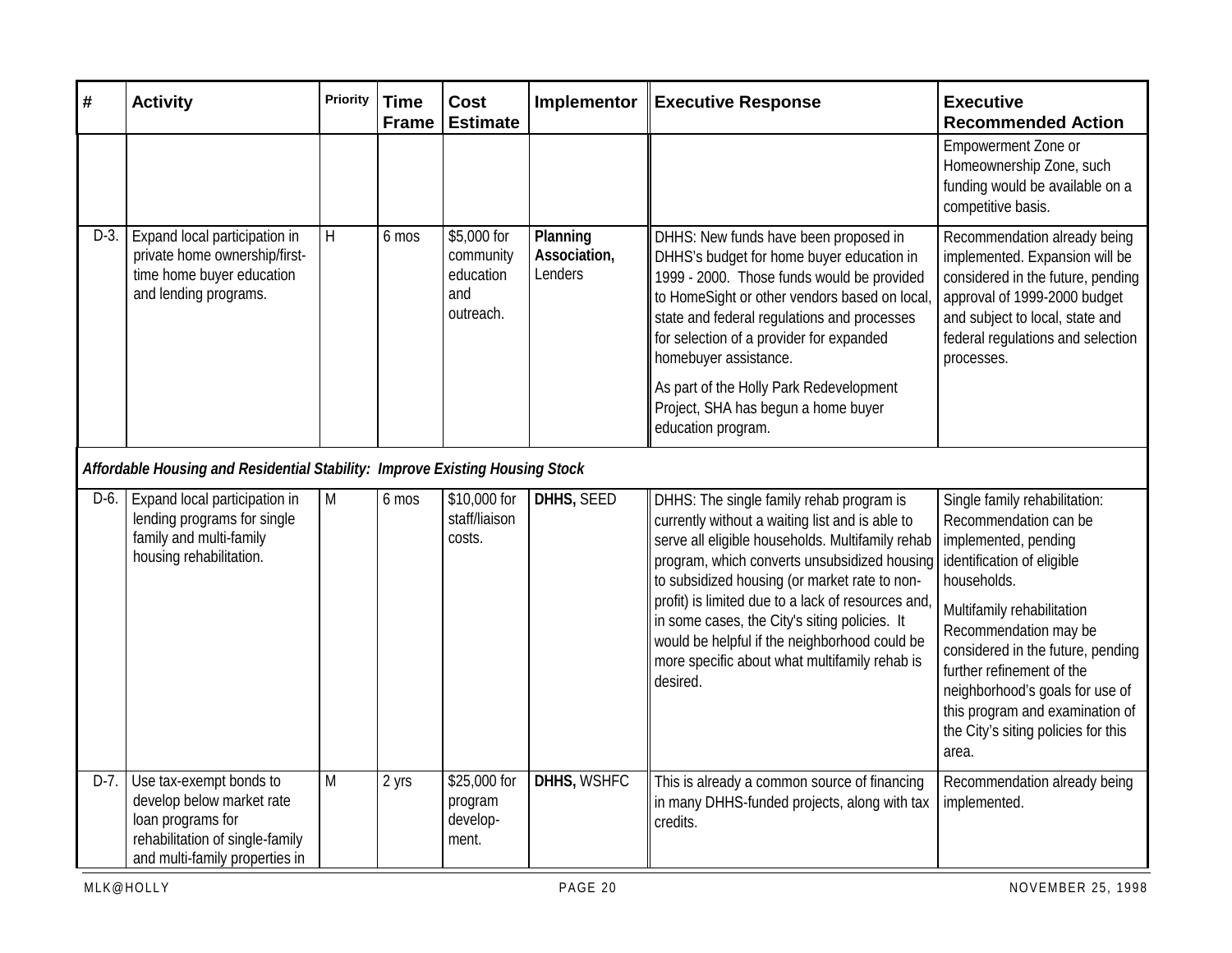| $\pmb{\#}$ | <b>Activity</b>                                                                                                                            | <b>Priority</b> | <b>Time</b><br><b>Frame</b> | <b>Cost</b><br><b>Estimate</b>                     | Implementor                                        | <b>Executive Response</b>                                                                                                                                                                                                                                                                                                                    | <b>Executive</b><br><b>Recommended Action</b>                                                                                                |  |
|------------|--------------------------------------------------------------------------------------------------------------------------------------------|-----------------|-----------------------------|----------------------------------------------------|----------------------------------------------------|----------------------------------------------------------------------------------------------------------------------------------------------------------------------------------------------------------------------------------------------------------------------------------------------------------------------------------------------|----------------------------------------------------------------------------------------------------------------------------------------------|--|
|            | Southeast Seattle.                                                                                                                         |                 |                             |                                                    |                                                    |                                                                                                                                                                                                                                                                                                                                              |                                                                                                                                              |  |
|            | Affordable Housing and Residential Stability: Housing Opportunities for Seniors                                                            |                 |                             |                                                    |                                                    |                                                                                                                                                                                                                                                                                                                                              |                                                                                                                                              |  |
|            | D-10. Expand existing transportation   M<br>and support services for<br>seniors.                                                           |                 | 1 yr                        | \$25,000 for<br>portion of<br>program(s)<br>costs. | KC/Metro,<br>DHHS, SHA,<br>Planning<br>Association | King County/Metro is the major funder of<br>transportation services in King County. DHHS<br>Aging and Disability Services (ADS) funds<br>volunteer transportation services (to medical<br>appointments and nutrition sites). ADS will<br>continue to explore low cost ways to provide<br>meal site and volunteer transportation<br>services. | Recommendation is already<br>being implemented. Expansion<br>may be considered in the future,<br>pending identification of a fund<br>source. |  |
| $D-11.$    | Develop a community-based<br>program to perform outreach<br>and to provide reverse mort-<br>gages to seniors to avoid<br>displacement.     | M               | 2 yrs                       | \$15,000 for<br>program<br>develop-<br>ment.       | DHHS,<br>HomeSight                                 | DHHS will work with the community to assess<br>program potential, although we believe this is<br>possible within existing staffing.                                                                                                                                                                                                          | Recommendation can and will be<br>implemented.                                                                                               |  |
|            | D-12. Develop additional senior<br>housing.                                                                                                | M               | 2 yrs                       | Develop-<br>ment costs<br>to be<br>determined.     | SHA, DHHS                                          | As part of the Phase II of the Holly Park<br>Redevelopment Project, an 100+ unit assisted<br>living facility and an 100+-unit independent<br>living apartment building for seniors will be<br>built. Additional senior housing may be built<br>as part of Phase III.                                                                         | Recommendation is already<br>being implemented through the<br>Holly Park Redevelopment<br>Project.                                           |  |
|            | Affordable Housing and Residential Stability: Non-Profit Housing Development, Rehabilitation, and Management                               |                 |                             |                                                    |                                                    |                                                                                                                                                                                                                                                                                                                                              |                                                                                                                                              |  |
| $D-13.$    | Implement SEED's Southeast<br>Apartment Improvement<br>Program in the Urban Village<br>for owners and managers of<br>multi-family housing. | $\mathsf{M}$    | 6 mos                       | \$25,000 for<br>staff costs.                       | <b>SEED, Seattle</b><br>Neighborhood<br>Group      | SEED is currently operating a Southeast<br>apartment improvement program for owners<br>and managers of apartment buildings in<br>Southeast Seattle. The community is<br>encouraged to contact SEED to discuss how<br>the program is being implemented in the<br>MLK@ Holly Street urban village.                                             | Recommendation is already<br>being implemented.                                                                                              |  |
|            | D-14. Develop a multi-family, mutual $\vert$ M<br>housing cooperative<br>consistent with SEED's Villa<br>Park model.                       |                 | 2 yrs                       | \$3 million<br>develop-<br>ment costs.             | SHA, SEED,<br>DCTED, DHHS                          | As part of the Phase II of the Holly Park<br>Redevelopment Project, two 28-30 unit mutual<br>housing developments modeled after Villa                                                                                                                                                                                                        | Recommendation is already<br>being implemented.                                                                                              |  |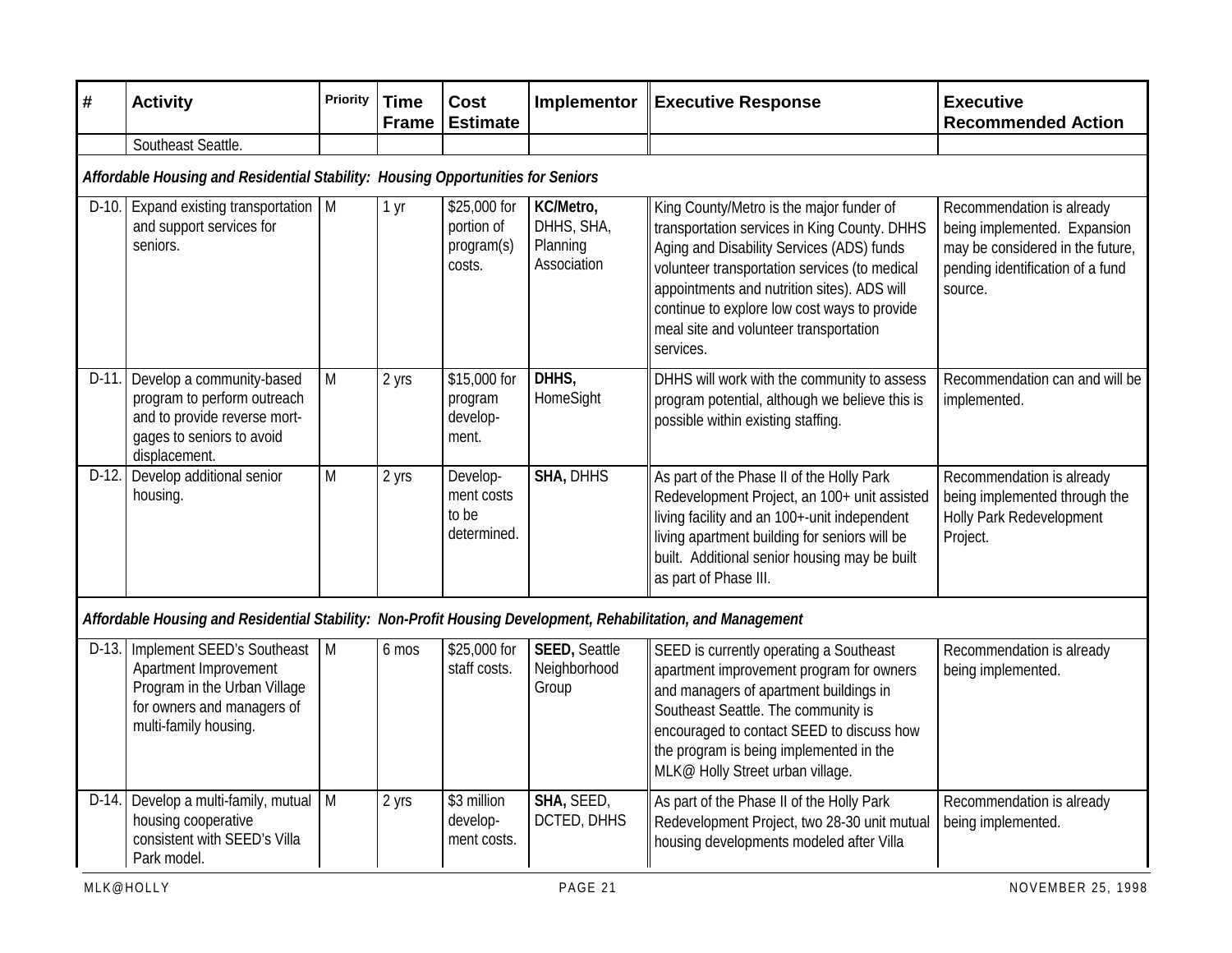| #       | <b>Activity</b>                                                                                                                                                                                                                                                       | <b>Priority</b> | <b>Time</b><br><b>Frame</b>              | <b>Cost</b><br><b>Estimate</b>           | Implementor                       | <b>Executive Response</b>                                                                                                                                                                                                                                                                                                                                                                                                | <b>Executive</b><br><b>Recommended Action</b>                                                                                                                                                                                                                                                                                                                                                                                     |  |
|---------|-----------------------------------------------------------------------------------------------------------------------------------------------------------------------------------------------------------------------------------------------------------------------|-----------------|------------------------------------------|------------------------------------------|-----------------------------------|--------------------------------------------------------------------------------------------------------------------------------------------------------------------------------------------------------------------------------------------------------------------------------------------------------------------------------------------------------------------------------------------------------------------------|-----------------------------------------------------------------------------------------------------------------------------------------------------------------------------------------------------------------------------------------------------------------------------------------------------------------------------------------------------------------------------------------------------------------------------------|--|
|         |                                                                                                                                                                                                                                                                       |                 |                                          |                                          |                                   | Park are proposed.                                                                                                                                                                                                                                                                                                                                                                                                       |                                                                                                                                                                                                                                                                                                                                                                                                                                   |  |
| $D-15.$ | Construct a single-family<br>development for low- and<br>moderate-income home<br>ownership at the site of the<br>former Columbia Nursery<br>Greenhouse, located at the<br>northeast corner of the<br>intersection of 32nd Avenue<br>South and South Juneau<br>Street. | M               | 3 yrs                                    | \$5 million<br>develop-<br>ment costs.   | HomeSight,<br><b>DHHS</b>         | DHHS submitted a Home Ownership Zone<br>application for funding for this site, but it did<br>not receive funding in 1998. DHHS will con-<br>tinue to work with HomeSight and OED to<br>develop this site. OED has already provided<br>HomeSight with a CDBG Float Loan to cover<br>purchase of this site; DHHS provides funds for<br>HomeSight admin. costs and down payment<br>assistance.                              | Recommendation will be<br>implemented in the future,<br>pending identification of a fund<br>source and subject to local, state<br>and federal regulations and<br>selection processes.                                                                                                                                                                                                                                             |  |
|         | Plan Stewardship: Community Stewardship Capacity                                                                                                                                                                                                                      |                 |                                          |                                          |                                   |                                                                                                                                                                                                                                                                                                                                                                                                                          |                                                                                                                                                                                                                                                                                                                                                                                                                                   |  |
| $E-1$ . | Establish a representative<br>organization to oversee plan<br>implementation.                                                                                                                                                                                         | H               | Concur-<br>rent with<br>Plan<br>Adoption | \$7.500 for<br>staff/liaison<br>costs.   | DON, Planning<br>Association, NPO | Appropriate funding for staffing of a<br>community organization could come from<br>Early Implementation Funds or the<br>Neighborhood Matching Funds. The<br>Executive supports funding only for start-up<br>costs and not beyond the first year. Further<br>organizational operating and staffing costs<br>would need to come from other sources. (See<br>Activity E-2 for further response regarding city<br>staffing). | Recommendation may be<br>considered in the future, if a<br>proposal is well-developed by the<br>community and meets funding<br>quidelines. The Executive shall<br>submit recommendations for<br>ongoing stewardship of all<br>neighborhood plans and<br>continuing planning efforts for<br>neighborhoods by June 1999.<br>The Executive shall work with<br>each of the neighborhood<br>planning groups on the<br>recommendations. |  |
| $E-2$ . | Fund a project manager<br>position to staff the plan<br>oversight organization and<br>represent the organization in<br>subsequent planning<br>processes.                                                                                                              | H               | 3 mos                                    | \$150,000<br>for 3 years<br>of staffing. | <b>DON</b>                        | See E-1.<br>Neighborhood plan implementation will be<br>housed in DON. DON will have staff for<br>neighborhood plan implementation, as well as<br>continuing the ongoing role of providing staff<br>assistance to neighborhood groups.                                                                                                                                                                                   | Recommendation will not be<br>implemented as proposed by the<br>neighborhood.<br>DON's alternative recommenda-<br>tion can and will be implemented.                                                                                                                                                                                                                                                                               |  |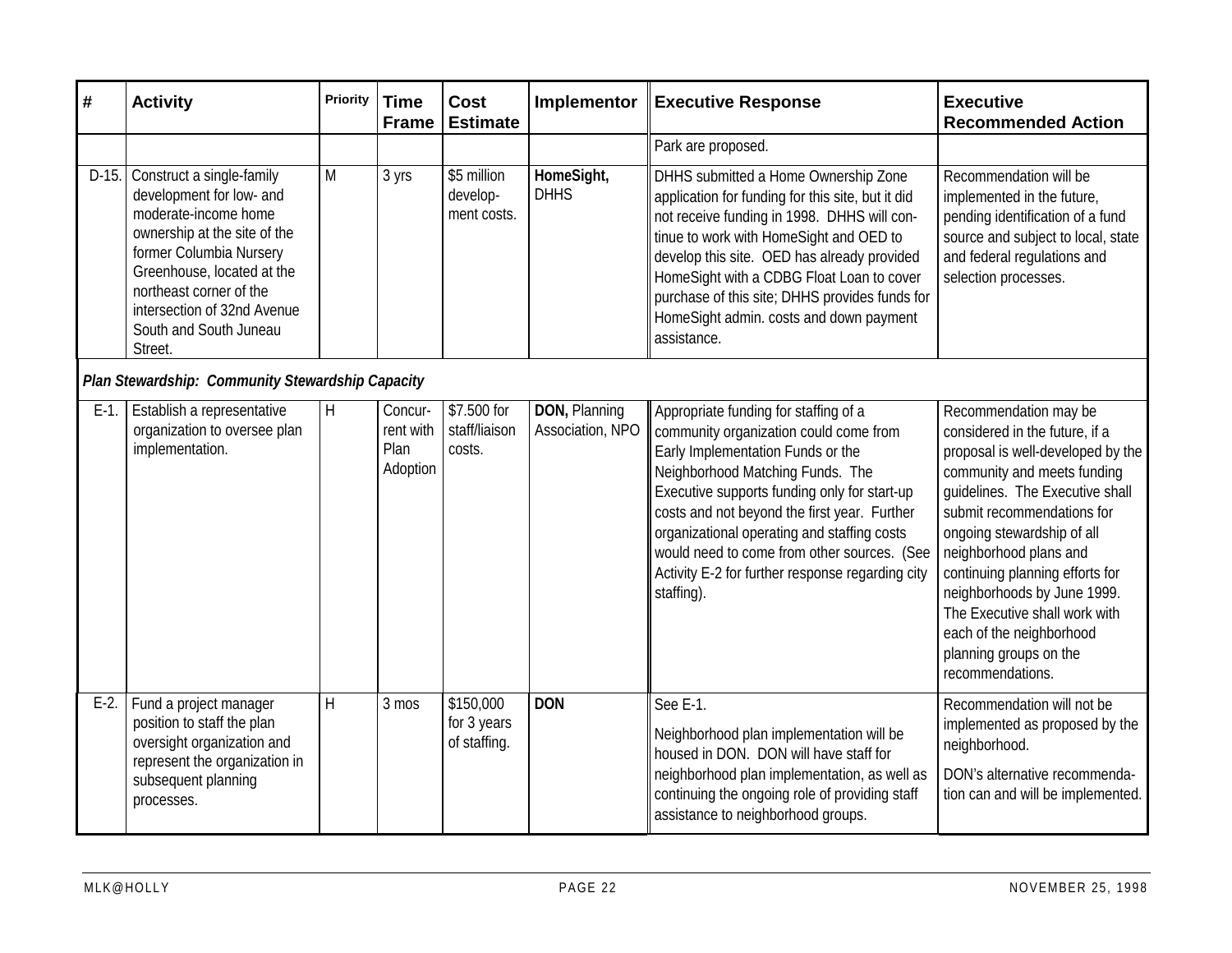| #       | <b>Activity</b>                                                                                                                                                                                                                                                | <b>Priority</b>         | <b>Time</b><br><b>Frame</b> | <b>Cost</b><br><b>Estimate</b>                                         | Implementor                                                                            | <b>Executive Response</b>                                                                                                                                                                                                                                                       | <b>Executive</b><br><b>Recommended Action</b>                                                                                                                       |  |
|---------|----------------------------------------------------------------------------------------------------------------------------------------------------------------------------------------------------------------------------------------------------------------|-------------------------|-----------------------------|------------------------------------------------------------------------|----------------------------------------------------------------------------------------|---------------------------------------------------------------------------------------------------------------------------------------------------------------------------------------------------------------------------------------------------------------------------------|---------------------------------------------------------------------------------------------------------------------------------------------------------------------|--|
|         | Community Identity and Integration: Physical Connections within the Neighborhood                                                                                                                                                                               |                         |                             |                                                                        |                                                                                        |                                                                                                                                                                                                                                                                                 |                                                                                                                                                                     |  |
| $F-1$ . | Support the proposed land<br>swap between SHA and the<br>Parks Department to relocate<br>the existing 37th Avenue Park<br>to along South Othello Street<br>as part of the Holly Park<br>Redevelopment.                                                         | H                       | 3 yrs                       | Component<br>of Holly<br>Park<br>Redevelop-<br>ment EIS<br>mitigation. | SHA, DPR                                                                               | DPR is working with SHA and SPO on<br>assessing the options (including the proposed<br>land swap) to develop additional park property<br>as part of the Holly Park redevelopment. DPR<br>will continue working with the community to<br>discuss and assess these opportunities. | Recommendation will be<br>considered in 1998-1999 as part<br>of City review and approval of<br>Holly Park Redevelopment<br>Phase II.                                |  |
|         | Community Identity and Integration: Appearance and Identity of the Neighborhood                                                                                                                                                                                |                         |                             |                                                                        |                                                                                        |                                                                                                                                                                                                                                                                                 |                                                                                                                                                                     |  |
| F-6.    | Develop information kiosks in<br>Holly Park and at intersection<br>of MLK Way South and South<br>Graham Street.                                                                                                                                                | $\mathsf{M}$            | 1 yr                        | \$5,000                                                                | Planning<br>Association,<br>DON, SEATRAN                                               | The City Council has established a<br>Community Kiosk Task Force that will<br>investigate several issues including funding,<br>and design and placement standards.                                                                                                              | Recommendation will be<br>considered in the future, following<br>the work of the Community Kiosk<br>Task Force.                                                     |  |
| $F-7.$  | Plan, design, and develop<br>landscaped Urban Village<br>gateways at MLK Way South<br>and South Orcas Street, MLK<br>Way South and South Kenyon<br>Street, South Myrtle Street<br>and 32nd Avenue South, and<br>South Othello Street and 44th<br>Avenue South. | M                       | 2 yrs                       | \$40,000                                                               | <b>Planning Asso-</b><br>ciation, DON,<br><b>SEATRAN</b>                               | Recommendation could be a good candidate<br>for a Neighborhood Matching Fund grant. The<br>maintenance responsibilities for these<br>gateways will need to be decided prior to<br>gateway development.                                                                          | Recommendation is a<br>community-based activity.                                                                                                                    |  |
| $F-8$ . | Plan and develop a unified<br>public art campaign that<br>reflects the diversity of the<br>community.                                                                                                                                                          | $\overline{M}$          | 2 yrs                       | \$10,000 for<br>staff costs.                                           | Planning<br><b>Association, Arts</b><br>Council, SHA,<br>SAC, Merchants<br>Association | SAC can assist the neighborhood in the<br>creation of an Arts plan. A fee for this work<br>would have to be negotiated with a sponsoring<br>City Department. This project would be a<br>good candidate for a Neighborhood Match<br>Fund Grant.                                  | Recommendation may be<br>considered in the future, pending<br>identification of resources. The<br>neighborhood can take the next<br>steps to initiate this project. |  |
|         | Connecting People and Services: Schools as Centers of the Community                                                                                                                                                                                            |                         |                             |                                                                        |                                                                                        |                                                                                                                                                                                                                                                                                 |                                                                                                                                                                     |  |
| $G-1$ . | <b>Expand the Powerful Schools</b><br>program to all neighborhood<br>schools, including Dunlap,<br>Brighton, Dearborn Park, Van                                                                                                                                | $\overline{\mathbf{H}}$ | 6 mos                       | \$50,000                                                               | Powerful<br>Schools, SSD,<br>DON, Planning                                             | The Director of Powerful Schools is eager to<br>expand the program to include the MLK @<br>Holly Street neighborhood.                                                                                                                                                           | Recommendation is a Powerful<br>Schools responsibility. The<br>Executive (via SPO) will ensure                                                                      |  |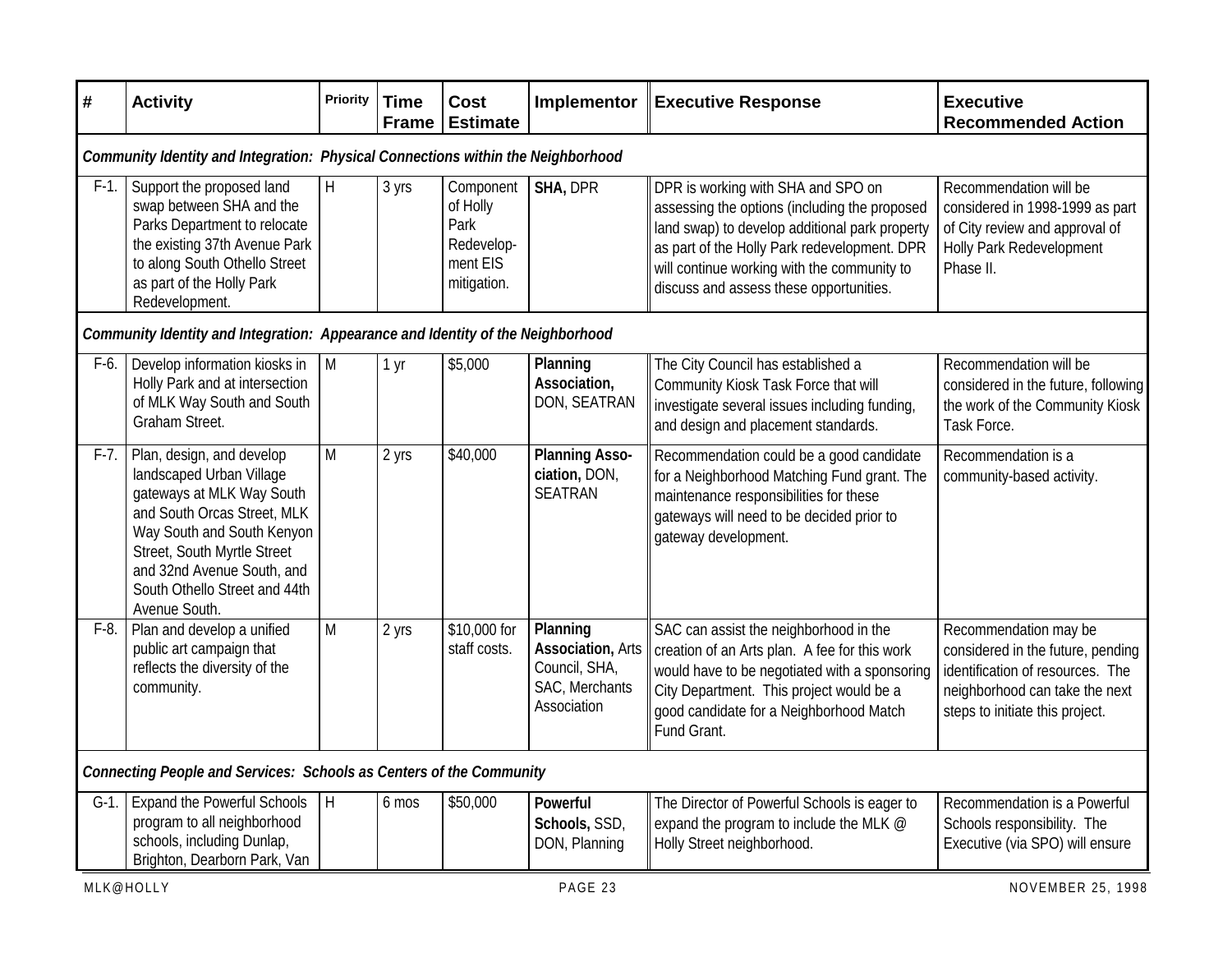| #       | <b>Activity</b>                                                                                                     | <b>Priority</b> | <b>Time</b><br><b>Frame</b> | Cost<br><b>Estimate</b> | Implementor                            | Executive Response                                                                                                                                                                                                                                                                                                                                                                                                                                                                                                                                           | <b>Executive</b><br><b>Recommended Action</b>                                                                      |
|---------|---------------------------------------------------------------------------------------------------------------------|-----------------|-----------------------------|-------------------------|----------------------------------------|--------------------------------------------------------------------------------------------------------------------------------------------------------------------------------------------------------------------------------------------------------------------------------------------------------------------------------------------------------------------------------------------------------------------------------------------------------------------------------------------------------------------------------------------------------------|--------------------------------------------------------------------------------------------------------------------|
|         | Asselt, and Wing Luke.                                                                                              |                 |                             |                         | Association, SPO                       |                                                                                                                                                                                                                                                                                                                                                                                                                                                                                                                                                              | that this recommendation is<br>forwarded to the School District<br>on the community's behalf.                      |
|         | <b>Connecting People and Services: Coordinated Community Services</b>                                               |                 |                             |                         |                                        |                                                                                                                                                                                                                                                                                                                                                                                                                                                                                                                                                              |                                                                                                                    |
| $G-3$ . | Support the Holly Park<br>Campus of Learners and<br>Family Center to meet the<br>needs of the entire<br>community.  | H               | 6 mos                       | \$250,000               | <b>SHA, Planning</b><br>Association    | The Campus of Learners includes branches of<br>the Seattle Public Library and South Seattle<br>Community College which will be available to<br>the entire community. Other services may be<br>available for people other than Holly Park<br>residents, most likely on a fee-for-service<br>basis, depending on the capacity of the<br>service and any requirements of the funding<br>agencies. The Holly Park Board of Governors<br>has not yet established a policy for this issue,<br>but will need to address it before the<br>community facilities open. | Recommendation will be<br>implemented, pending Holly Park<br>Board of Governor approval of<br>SHA-funded services. |
| $G-4$ . | Inventory existing social<br>service programs in<br>community and develop<br>resource guide and referral<br>system. | H               | 1 yr                        | \$50,000                | Planning<br>Association,<br>DHHS, DSHS | This could be a good candidate for a<br>Neighborhood Matching Fund grant. DHHS<br>has information resources to help.                                                                                                                                                                                                                                                                                                                                                                                                                                         | Recommendation is a<br>community-based activity.                                                                   |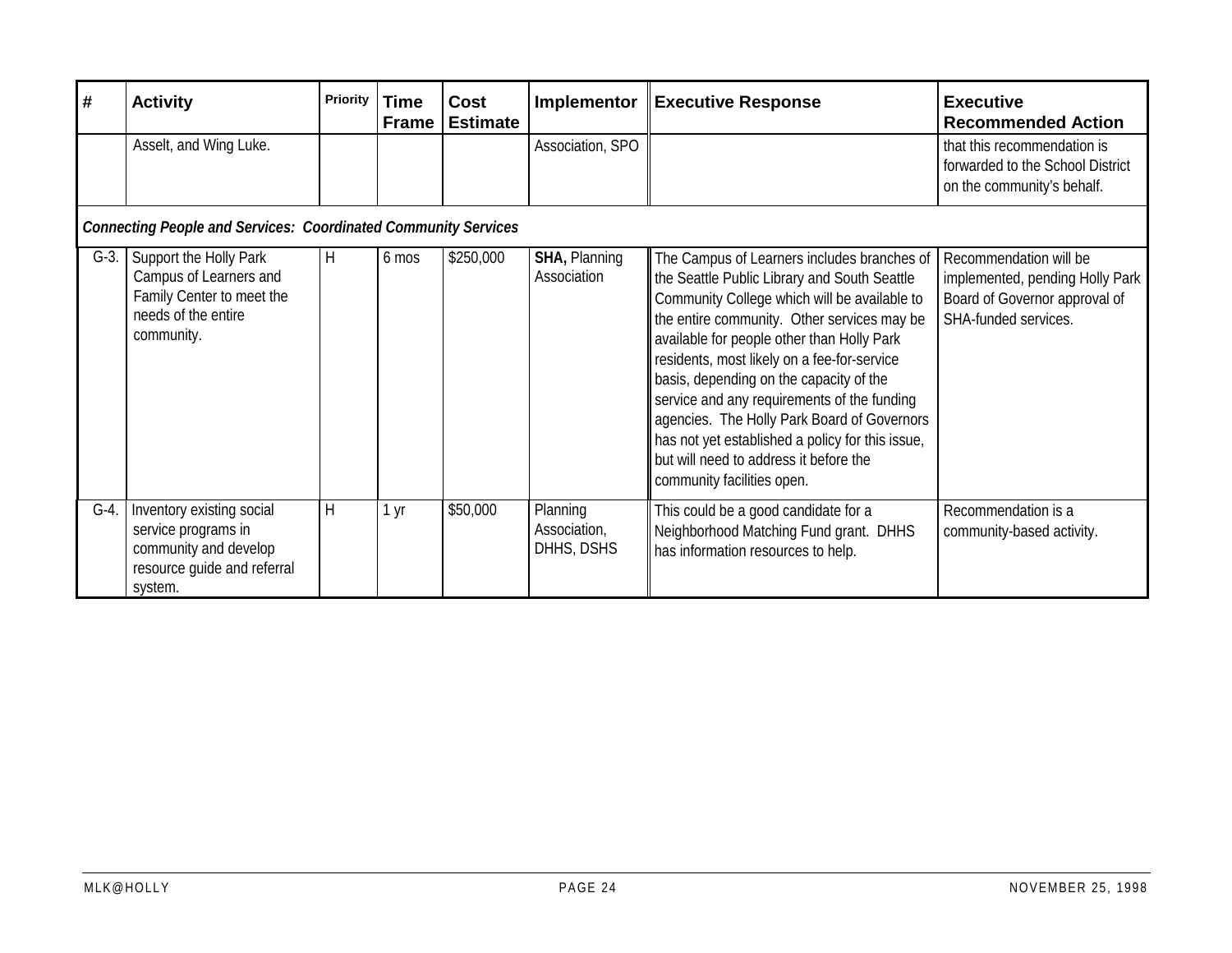#### **III. Activities For Longer Term Consideration**

The activities in this section are not yet ready for a detailed City response, for a number of reasons: 1) because the neighborhood needs to develop the idea further; 2) the activities are of interest for the longer-term; and/or 3) the activities were proposed as a result of validation and the City did not have time to develop a detailed response. As a result, the City is not likely to work proactively to implement the activities in this section. Instead, the activities will be included in the City's database for monitoring neighborhood plan implementation. Should an opportunity arise to further develop the activity, the City will work with neighborhood representatives to consider the activities for implementation. Opportunities might include combining the activity with another City project, or finding a source of funding through a new or expanded federal or state grant program.

If the neighborhood or City staff further develop any of these activities to a level sufficient for a more detailed City response, they will be considered relative to the neighborhood's priorities for other activities being considered for implementation. For items requiring Council approval, an amendment to the City's approved work program for the neighborhood plan may be presented to the City Council for approval.

| #                                                        | Activity                                                                                                                                                                                                             | <b>City Department Comments</b>                                                                                             |  |  |  |  |  |  |  |
|----------------------------------------------------------|----------------------------------------------------------------------------------------------------------------------------------------------------------------------------------------------------------------------|-----------------------------------------------------------------------------------------------------------------------------|--|--|--|--|--|--|--|
|                                                          | <b>Commercial Area Revitalization: Urban Design of Commercial Districts</b>                                                                                                                                          |                                                                                                                             |  |  |  |  |  |  |  |
| $C-5$ .                                                  | Evaluate potential rezones along MLK Way South to establish commercial<br>"nodes" of activity.                                                                                                                       | Requires further planning and development of a more specific proposal by the<br>neighborhood before the City can respond.   |  |  |  |  |  |  |  |
| $C-6$ .                                                  | Evaluate rezoning the area of the intersection of MLK Way South and South<br>Graham Street to NC2/NC3 or alternative zoning designations to encourage<br>mixed-use, pedestrian oriented development.                 | SPO: Can be addressed as part of station area planning.                                                                     |  |  |  |  |  |  |  |
| $C-7$ .                                                  | Evaluate the creation of a P2 overlay for the area of the intersection of MLK<br>Way South and South Graham Street.                                                                                                  | Requires further planning and development of a more specific proposal by the<br>neighborhood before the City can respond.   |  |  |  |  |  |  |  |
| $C-8$ .                                                  | Evaluate refinement of parking requirements and parking lot design standards<br>for C zones on MLK Way South to mitigate aesthetic and pedestrian impacts.                                                           | SPO: Can be addressed as part of station area planning.                                                                     |  |  |  |  |  |  |  |
| $C-9$ .                                                  | Plan and develop traffic calming strategies for MLK Way South and South<br>Graham Street.                                                                                                                            | Requires further planning and development of a more specific proposal by the<br>neighborhood before the City can respond.   |  |  |  |  |  |  |  |
| $C-10.$                                                  | Develop resources and implement a program to plan and install streetscape<br>improvements in the commercial district along MLK Way South and South<br>Graham Street to help promote pedestrian activity in the area. | Requires further planning and development of a more specific proposal by the<br>neighborhood before the City can respond.   |  |  |  |  |  |  |  |
| <b>Commercial Area Revitalization: Business Services</b> |                                                                                                                                                                                                                      |                                                                                                                             |  |  |  |  |  |  |  |
| $C-14.$                                                  | Develop micro-lending program for cottage industries.                                                                                                                                                                | Community Capital provides microcredit funding, and OED will evaluate increased<br>funding for microcredit program in 1999. |  |  |  |  |  |  |  |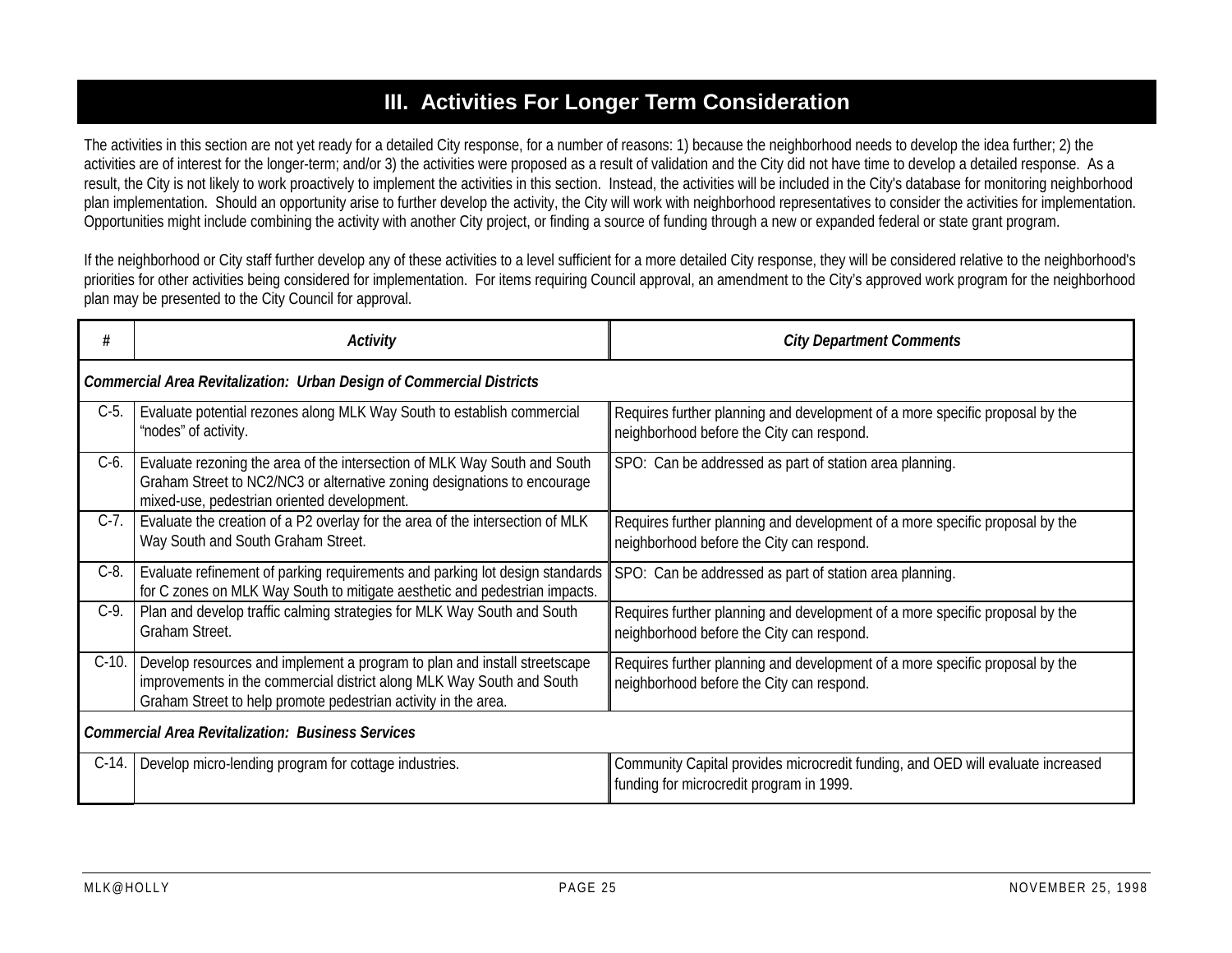| #       | <b>Activity</b>                                                                                                                                     | <b>City Department Comments</b>                                                                                                                                                                                                                                                                                            |
|---------|-----------------------------------------------------------------------------------------------------------------------------------------------------|----------------------------------------------------------------------------------------------------------------------------------------------------------------------------------------------------------------------------------------------------------------------------------------------------------------------------|
|         | Affordable Housing and Residential Stability: Home ownership Opportunities                                                                          |                                                                                                                                                                                                                                                                                                                            |
| $D-4.$  | Develop home ownership education programs that reflect the diversity of the<br>community.                                                           | DHHS supports and is helping HomeSight and others to implement.                                                                                                                                                                                                                                                            |
| $D-5$   | Modify the mortgage underwriting criteria to address the needs of a cultural<br>diverse population.                                                 | Requires further planning and development of a more specific proposal by the<br>neighborhood before the City can respond. This issue pertains to a much larger area<br>than the MLK@Holly neighborhood.                                                                                                                    |
|         | Affordable Housing and Residential Stability: Improve Existing Housing Stock                                                                        |                                                                                                                                                                                                                                                                                                                            |
| $D-8$ . | Evaluate expansion and refinement of multi-family design standards to<br>mitigate parking, open space, and aesthetic impacts for all MF zones.      | Requires further planning and development of a more specific proposal by the<br>neighborhood before the City can fully respond, but City will be looking at design<br>review in 1999 and will consider this recommendation.                                                                                                |
| D-9.    | Evaluate rezoning limited areas of SF zoning district to RSL or LDT to<br>encourage densification in scale with existing single family development. | Requires further planning and development of a more specific proposal by the<br>neighborhood before the City can respond.                                                                                                                                                                                                  |
|         | Community Identity and Integration: Physical Connections within the Neighborhood                                                                    |                                                                                                                                                                                                                                                                                                                            |
| $F-2$ . | Integrate Holly Park Redevelopment into the community through streetscape<br>improvements along South Othello and Holly Streets.                    | This issue will be addressed as part of Phases II and III of the Holly Park<br>Redevelopment project.                                                                                                                                                                                                                      |
| $F-3$ . | Develop funding mechanisms for sidewalk development and maintenance.                                                                                | SPO: Can be addressed as part of station area planning.                                                                                                                                                                                                                                                                    |
| $F-4$ . | Expand capacity of sidewalk repair grant programs.                                                                                                  | Requires further planning and development of a more specific proposal by the<br>neighborhood before the City can respond.                                                                                                                                                                                                  |
|         | Community Identity and Integration: Appearance and Identity of the Neighborhood                                                                     |                                                                                                                                                                                                                                                                                                                            |
| $F-9.$  | Establish a "MLK @ Holly Street International Festival" to promote the<br>community.                                                                | This is a community-based activity.                                                                                                                                                                                                                                                                                        |
|         | <b>Connecting People and Services: Schools as Centers of the Community</b>                                                                          |                                                                                                                                                                                                                                                                                                                            |
| $G-2$ . | Expand availability of public school facilities for use by community<br>organizations.                                                              | In general, the City/School District partnerships work to support greater community<br>access of school facilities. The proposal needs further development for a more<br>detailed response. The Executive (via SPO) will ensure that this recommendation is<br>forwarded to the School District on the community's behalf. |